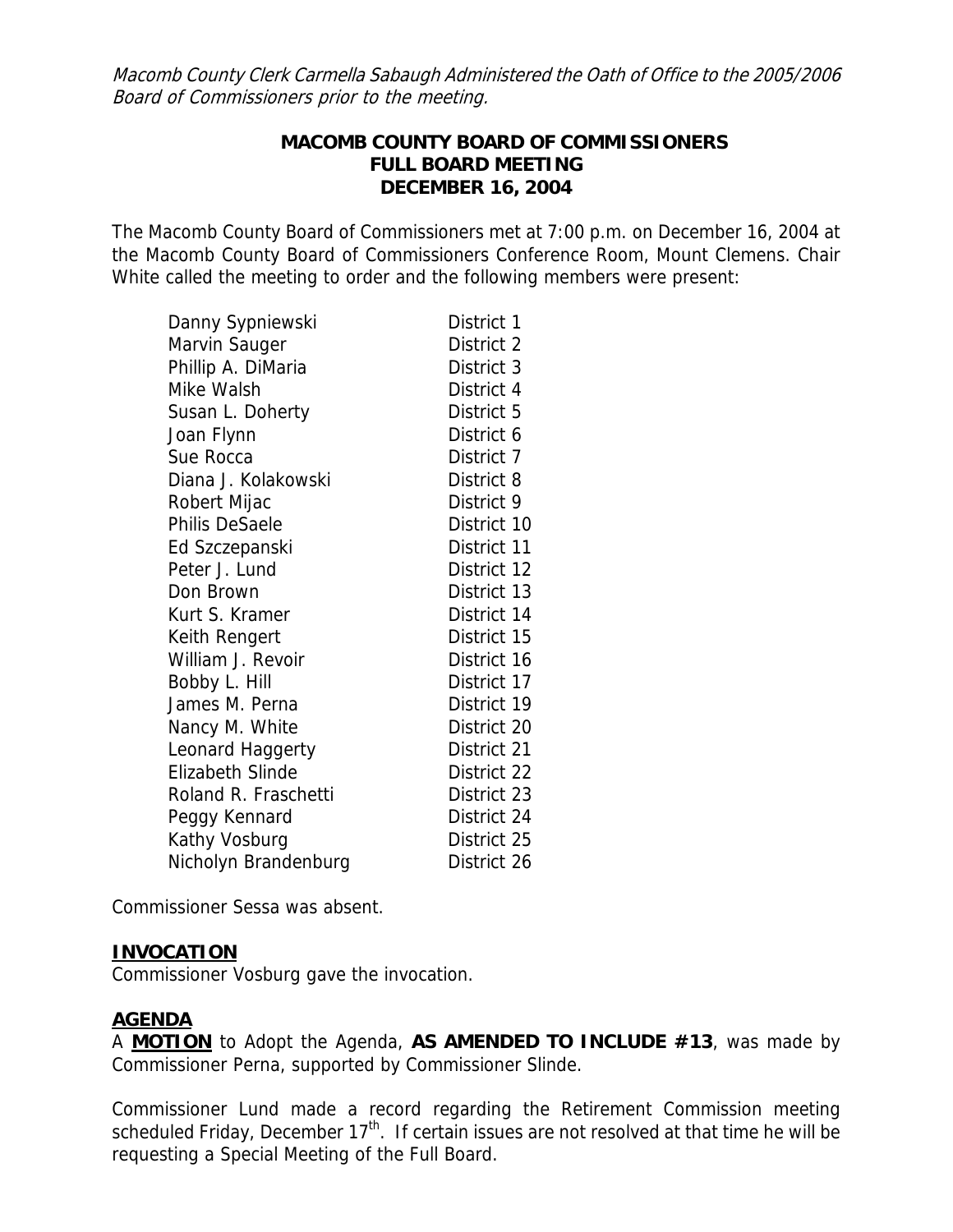A **MOTION TO SUSPEND THE RULES** was made by Commissioner DiMaria to add as Item 10a) To offer the Ombudsperson position to Mr. John Eddings, supported by Commissioner Flynn.

### **ROLL CALL VOTE TO SUSPEND THE RULES**

|                    | YES    | ΝO                   |
|--------------------|--------|----------------------|
| <b>BRANDENBURG</b> |        | χ                    |
| <b>BROWN</b>       | Χ      |                      |
| <b>DESAELE</b>     | Χ      |                      |
| DI MARIA           | X      |                      |
| <b>DOHERTY</b>     |        | Χ                    |
| <b>FLYNN</b>       | Χ      |                      |
| <b>FRASCHETTI</b>  |        | not present for vote |
| <b>HAGGERTY</b>    | Χ      |                      |
| <b>HILL</b>        | Χ      |                      |
| <b>KENNARD</b>     | X      |                      |
| <b>KOLAKOWSKI</b>  | X      |                      |
| <b>KRAMER</b>      |        | Χ                    |
| LUND               | Χ      |                      |
| MIJAC              | X      |                      |
| <b>PERNA</b>       | Χ      |                      |
| <b>RENGERT</b>     |        | χ                    |
| <b>REVOIR</b>      | χ      |                      |
| <b>ROCCA</b>       |        | χ                    |
| <b>SAUGER</b>      | χ      |                      |
| <b>SESSA</b>       | absent |                      |
| <b>SLINDE</b>      | χ      |                      |
| <b>SYPNIEWSKI</b>  | Χ      |                      |
| <b>SZCZEPANSKI</b> | Χ      |                      |
| <b>VOSBURG</b>     | Χ      |                      |
| <b>WALSH</b>       |        | X                    |
| <b>WHITE</b>       | Χ      |                      |
| <b>TOTAL</b>       | 18     | 6                    |

## **THE MOTION TO SUSPEND RULES PASSES.**

A **MOTION TO SUSPEND THE RULES** was made by Commissioner Kramer to amend Personnel Policies to allow our internal review board of complaints to allow complaints from the outside public to be heard, supported by Commissioner Doherty.

## **ROLL CALL VOTE TO SUSPEND THE RULES**

|                    | YES NO |   |
|--------------------|--------|---|
| <b>BRANDENBURG</b> | X      |   |
| <b>BROWN</b>       |        | x |
| <b>DESAELE</b>     | x      |   |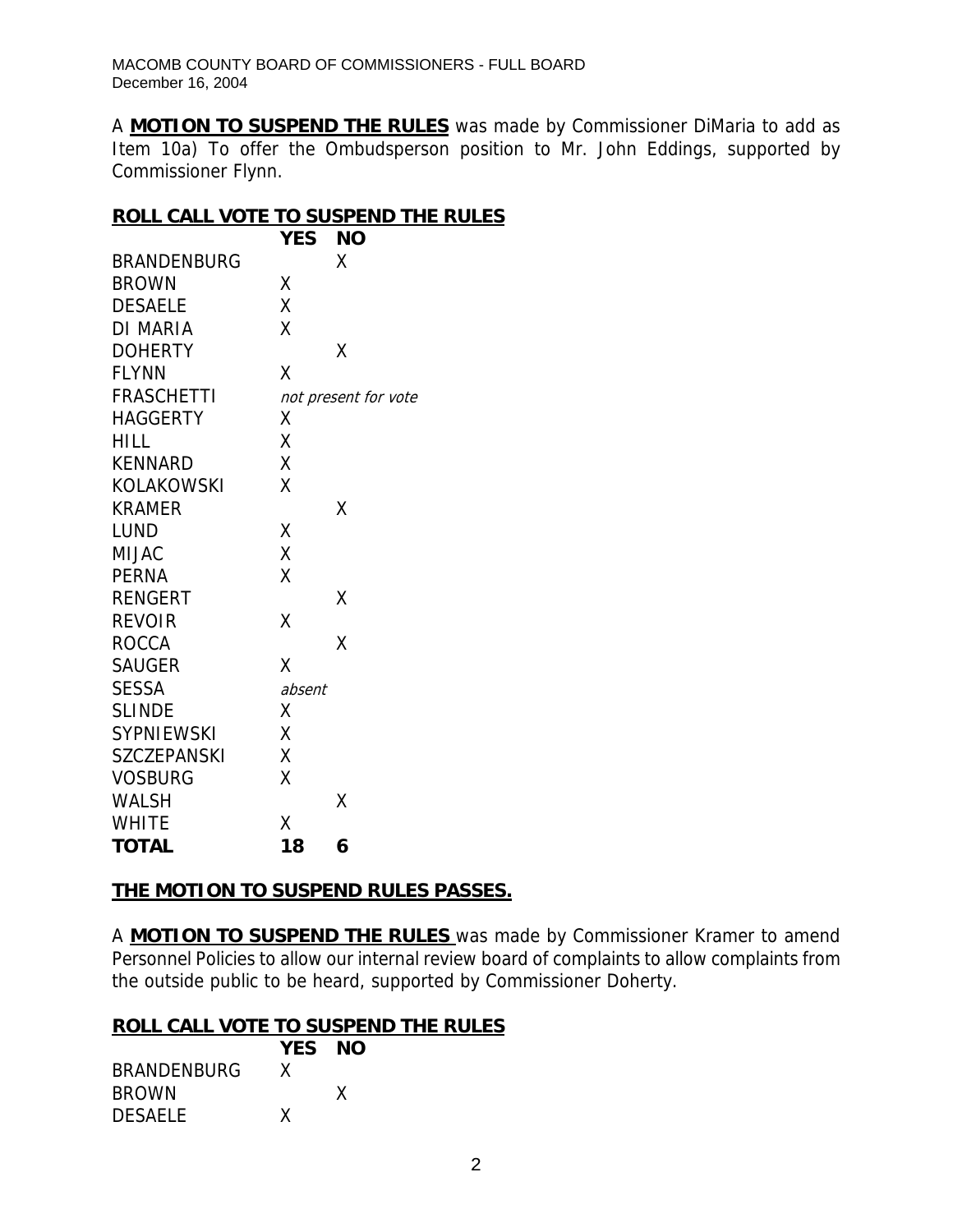| DI MARIA          |        | Χ  |
|-------------------|--------|----|
| <b>DOHERTY</b>    | Χ      |    |
| <b>FLYNN</b>      |        | Χ  |
| <b>FRASCHETTI</b> | χ      |    |
| <b>HAGGERTY</b>   |        | Χ  |
| HILL.             |        | X  |
| <b>KENNARD</b>    |        | X  |
| <b>KOLAKOWSKI</b> |        | X  |
| <b>KRAMER</b>     | Χ      |    |
| LUND              |        | Χ  |
| MIJAC             |        | X  |
| <b>PERNA</b>      |        | X  |
| <b>RENGERT</b>    |        | X  |
| <b>REVOIR</b>     |        | X  |
| <b>ROCCA</b>      |        | X  |
| <b>SAUGER</b>     |        | Χ  |
| <b>SESSA</b>      | absent |    |
| <b>SLINDE</b>     |        | Χ  |
| SYPNIEWSKI        |        | X  |
| SZCZEPANSKI       | χ      |    |
| Vosburg           |        | Χ  |
| WALSH             |        | X  |
| WHITE             |        | X  |
| TOTAL             | 6      | 19 |

# **THE MOTION TO SUSPEND THE RULES FAILED.**

**THE AGENDA AS AMENDED CARRIED,** with Commissioner Kramer voting **NO**.

## **MINUTES**

A **MOTION** to Approve the Minutes dated November 18, 2004 (Full Board) and December 15, 2004 (Public Hearing) was made by Commissioner DiMaria, supported by Commissioner DeSaele.

A **MOTION TO AMEND THE MINUTES OF NOVEMBER 18, 2004** was made by Commissioner Vosburg to change (page 8) to *AMENDED AMENDMENT* and to add her NO vote (page 10) on the Mileage reimbursement rate and Meal allowance Motion. There were **NO** objections.

# **THE MINUTES OF NOVEMBER 18, 2004 CARRIED AS AMENDED. THE MINUTES OF DECEMBER 15, 2004 CARRIED.**

# **PRESENTATIONS**

Commissioner's Kennard and Vosburg presented Resolution to L'Anse Creuse High School Students for Donation to MCCSA Food Program.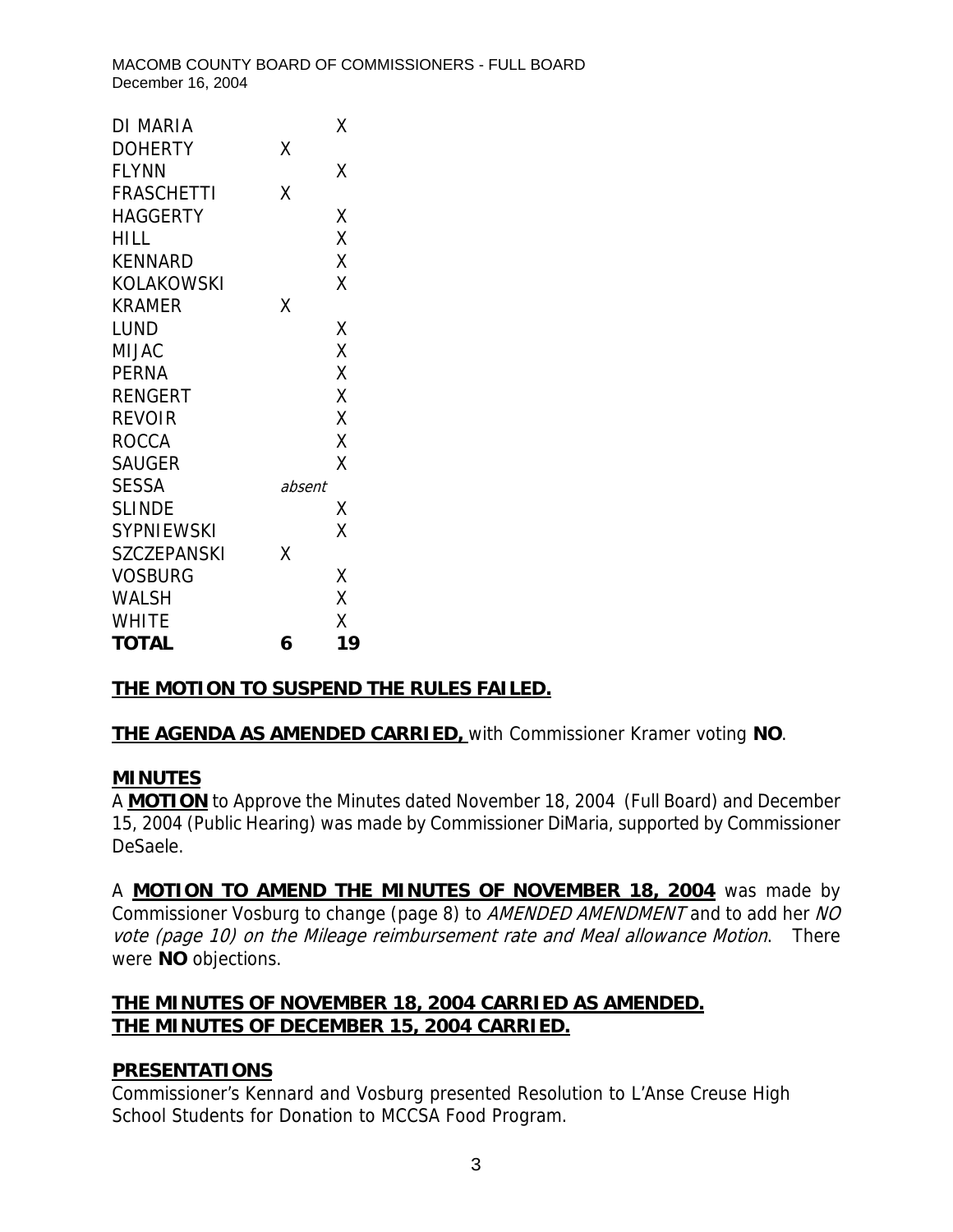Commissioner's Hill and White presented Resolution to Grace Shore for 25 Years of Exceptional Service to the Community.

Commissioner's Kramer and Rengert presented Resolution to KIA of Richmond for Receiving the "Circle of Excellence Award".

### **PUBLIC PARTICIPATION**

### **James Goldwater, 19346 Brandt, Roseville**

Spoke regarding the hiring of Mr. Eddings as the county's first Ombudsperson and also the postponement of the appointment to the Road Commission.

### **Donald Lobsinger, St. Clair Shores**

Spoke in opposition to the appointment of an ombudsperson. He feels it is a position that is not needed.

#### **ADDED AGENDA ITEM**

A **MOTION TO HIRE JOHN EDDINGS FOR THE POSITION OF OMBUDSPERSON FOR MACOMB COUNTY** was made by Commissioner DiMaria, supported by Commissioner Flynn.

A discussion ensued.

### **ROLL CALL VOTE**

|                 | <b>YES</b> | ΝO |
|-----------------|------------|----|
| BRANDENBURG     |            | Χ  |
| <b>BROWN</b>    | Χ          |    |
| <b>DESAELE</b>  | Χ          |    |
| DI MARIA        | X          |    |
| <b>DOHERTY</b>  |            | х  |
| <b>FLYNN</b>    | Χ          |    |
| FRASCHETTI      |            | χ  |
| <b>HAGGERTY</b> | Χ          |    |
| HILL            | Χ          |    |
| KENNARD         | X          |    |
| KOLAKOWSKI      | Χ          |    |
| KRAMER          |            | χ  |
| LUND            | Χ          |    |
| <b>MIJAC</b>    | X          |    |
| <b>PERNA</b>    | X          |    |
| <b>RENGERT</b>  |            | χ  |
| REVOIR          | Χ          |    |
| ROCCA           |            | Χ  |
| <b>SAUGER</b>   | Χ          |    |
| <b>SESSA</b>    | absent     |    |
| <b>SLINDE</b>   | Χ          |    |
| SYPNIEWSKI      | Χ          |    |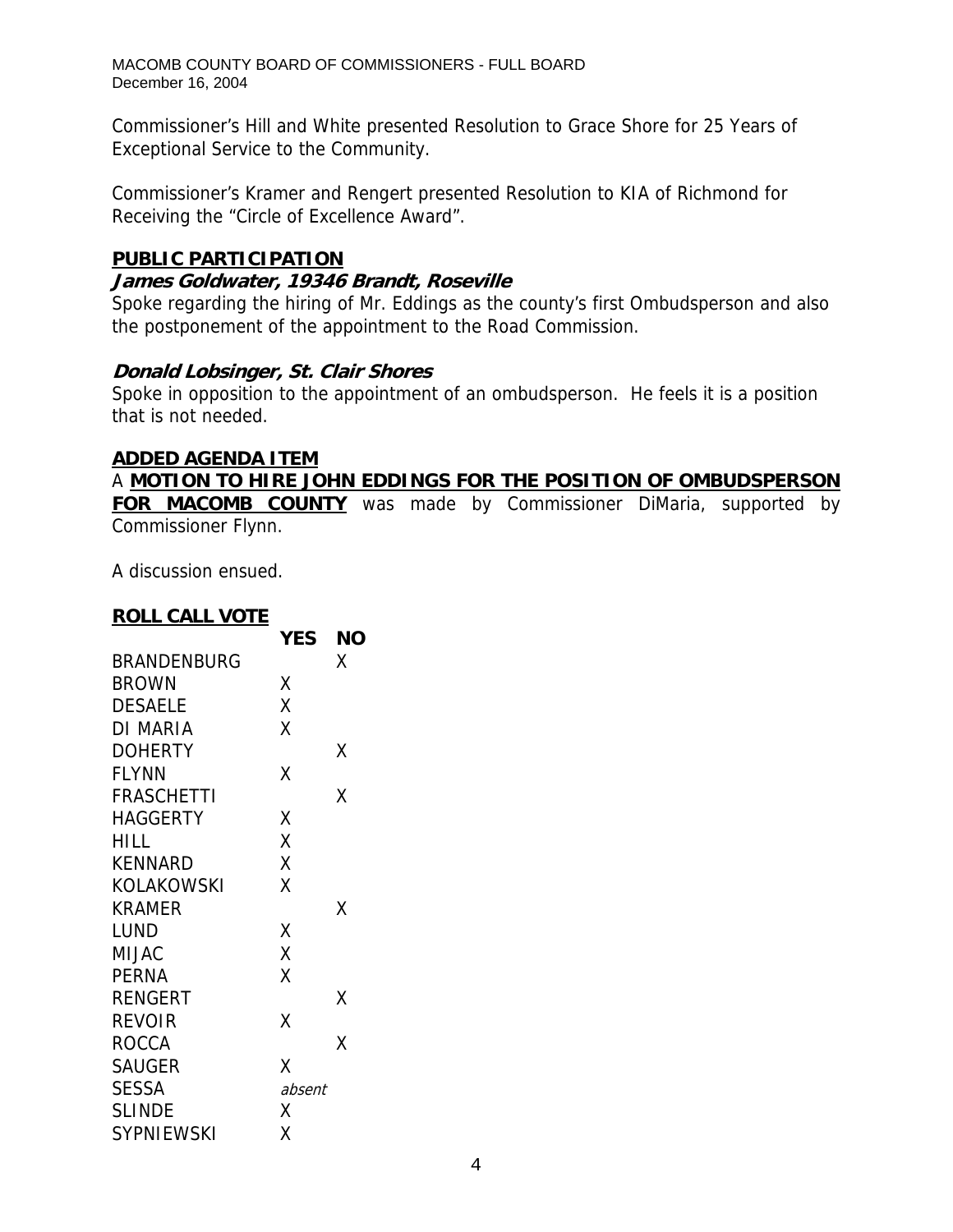| <b>TOTAL</b>       | 18 |   |
|--------------------|----|---|
| <b>WHITE</b>       | X  |   |
| <b>WALSH</b>       |    | X |
| <b>VOSBURG</b>     | X  |   |
| <b>SZCZEPANSKI</b> | X  |   |
|                    |    |   |

### **JOHN EDDINGS HIRED FOR THE POSITION OF MACOMB COUNTY OMBUDSPERSON.**

## **COMMITTEE REPORTS:**

## **BUDGET COMMITTEE – November 16, 2004**

The Clerk read the recommendations from the Budget Committee and a **MOTION** was made by Chairperson Kolakowski, supported by Vice-Chairperson Sessa, to adopt the committee recommendations.

- 1. APPROVE THE FY 2005 DEPARTMENTAL REQUESTS FOR NEW POSITIONS AND POSITION RECLASSIFICATIONS FOR INCLUSION IN THE FY 2005 BUDGET.
- 2. ADOPT THE FY 2005 RECOMMENDED BUDGET.

**THE MOTION CARRIED,** with Commissioners Brandenburg and Kramer voting **NO**.

### **COMMUNITY SERVICES COMMITTEE – December 6, 2004**

The Clerk read the recommendations from the Community Services Committee and a **MOTION** was made by Chairperson Kennard, supported by Vice-Chairperson Brandenburg, to adopt the committee recommendations.

- 1. AUTHORIZE THE MACOMB COUNTY COMMUNITY SERVICES AGENCY TO RECEIVE \$33,610 FROM SUBURBAN MOBILITY AUTHORITY FOR REGIONAL TRANSPORTATION (SMART) UNDER THE SPECIALIZED SERVICES OPERATING ASSISTANCE PROGRAM.
- 2. AUTHORIZE THE MACOMB COUNTY COMMUNITY SERVICES AGENCY TO RECEIVE \$77,957 FROM THE MICHIGAN COMMUNITY ACTION AGENCY ASSOCIATION TO PROVIDE HEATING ASSISTANCE TO LOW-0INCOME FAMILIES.
- 3. AUTHORIZE THE MACOMB COUNTY COMMUNITY SERVICES AGENCY TO SUBMIT THE COMMUNITY SERVICES BLOCK GRANT TAX PREPARATION ASSISTANCE AGREEMENT.

## **THE MOTION CARRIED.**

## **OPERATIONAL SERVICES COMMITTEE – December 7, 2004**

The Clerk read the recommendations from the Operational Services Committee and a **MOTION** was made by Chairperson Rengert, supported by Vice-Chairperson Sauger, to adopt the committee recommendations.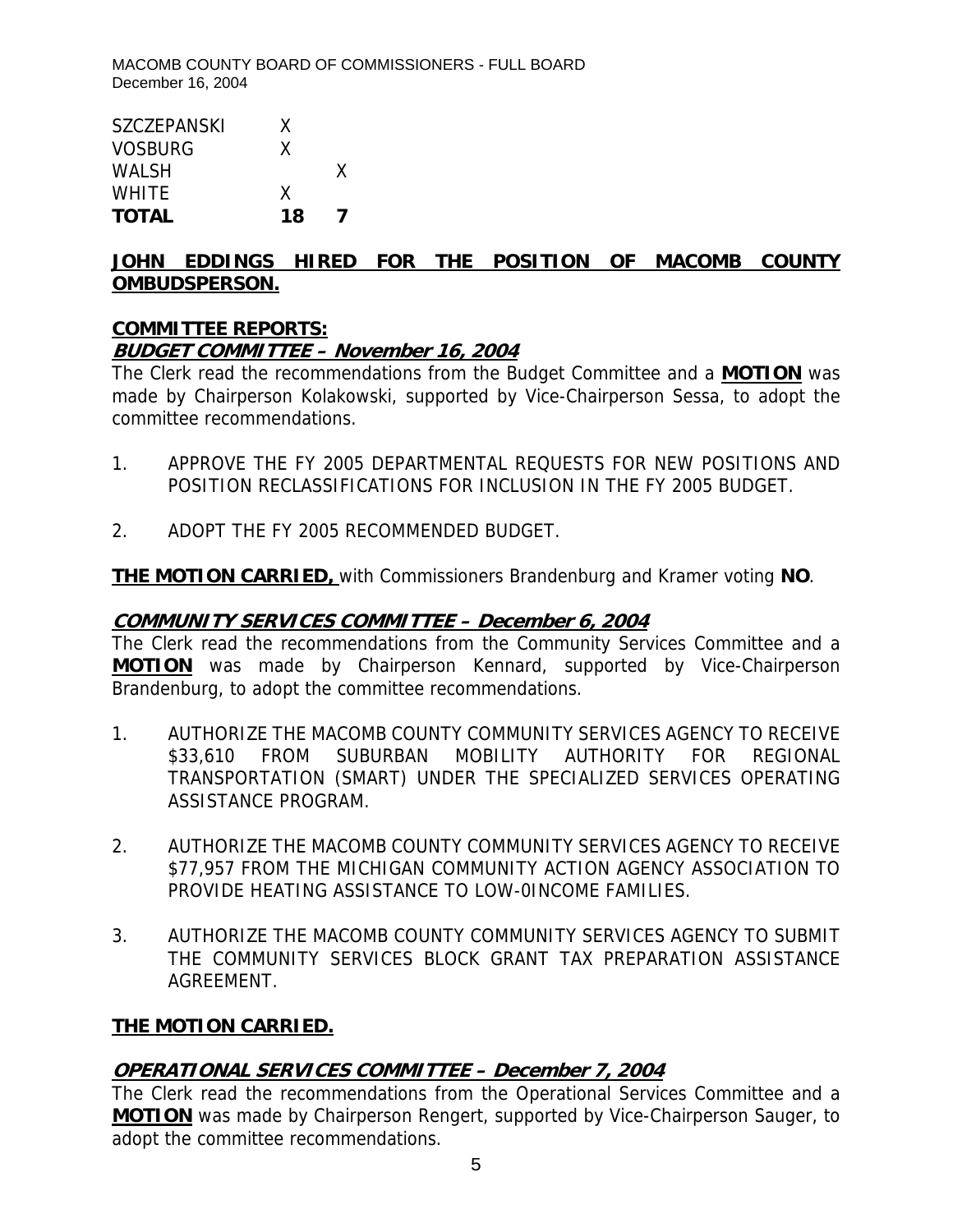Commissioner Brandenburg asked to separate Motions #3 and #5. There were **NO** objections.

A vote was taken on the following:

# 1. AUTHORIZE PAYMENT FOR THE WORK PERFORMED AS FOLLOWS:

| COUNTY BUILDING<br>INTERIOR RENOVATIONS  | EDMUND LONDON & ASSOC.  | \$31,566,39 |
|------------------------------------------|-------------------------|-------------|
| MARTHA T. BERRY<br>RENOVATION            | ELLISDON MICHIGAN, INC. | 110,593.93  |
| <b>JUVENILE JUSTICE</b><br><b>CENTER</b> | PROJECT CONTROL SYSTEMS | 50,000.00   |
| <b>JUVENILE JUSTICE</b><br>CENTER        | WAKELY ASSOCIATES. INC. | 37,184.89   |

FURTHER, FUNDS ARE AVAILABLE IN THE CAPITAL BUDGET.

2. CONCUR WITH THE FLEET MANAGER AND APPROVE THE FOLLOWING VEHICLE PURCHASES:

| <b>VEHICLE/DEPARTMENT</b><br><b>FIVE 2005 FORD E250</b><br>CARGO VANS/FACILITIES<br>& OPERATIONS | <b>BIDDER</b><br>VARSITY FORD,<br>ANN ARBOR, MI | <b>FUNDING SOURCE</b><br>2005 VEHICLE ACCOUNT<br><b>ACCOUNT</b> | <b>AMOUNT</b><br>\$68,520 |
|--------------------------------------------------------------------------------------------------|-------------------------------------------------|-----------------------------------------------------------------|---------------------------|
| TWO 2005 FORD F250<br>PICKUP TRUCKS/<br>FAC. & OPERATIONS                                        | SIGNATURE FORD,<br>PERRY, MI                    | 2005 VEHICLE<br><b>ACCOUNT</b>                                  | 33,870                    |
| ONE 2005 FORD F250<br>PICKUP TRUCK/ANIMAL<br><b>SHELTER</b>                                      | SIGNATURE FORD,<br>PERRY, MI                    | HEALTH DEPT.'S<br>REVOLVING FUND                                | 16,222                    |
| ONE 2005 FORD TAURUS<br>SE 4-DOOR SEDAN/<br>HEALTH DEPT. (EMRAP)                                 | SIGNATURE FORD,<br>PERRY, MI                    | <b>HEALTH DEPT.'S</b><br>REVOLVING FUND                         | 12,258                    |
| ONE 2005 FORD TAURUS<br>SE 4-DOOR SEDAN/HEALTH<br>DEPT. (ENVIRON, HEALTH)                        | SIGNATURE FORD,<br>PERRY, MI                    | <b>HEALTH DEPT.'S</b><br>REVOLVING FUND                         | 12,258                    |
| ONE 2005 FORD EXPLORER/<br><b>HEALTH DEPT.'S MEDICAL</b><br><b>EXAMINER</b>                      | SIGNATURE FORD,<br>PERRY, MI                    | HEALTH DEPT.'S<br>REVOLVING FUND                                | 21,577                    |
| ONE 2005 DODGE GRAND<br>CARAVAN/JUVENILE<br><b>JUSTICE CENTER</b>                                | SLINGERLAND<br>DODGE, OWOSSO,<br>MI             | 2005 VEHICLE<br><b>ACCOUNT</b>                                  | 15,410                    |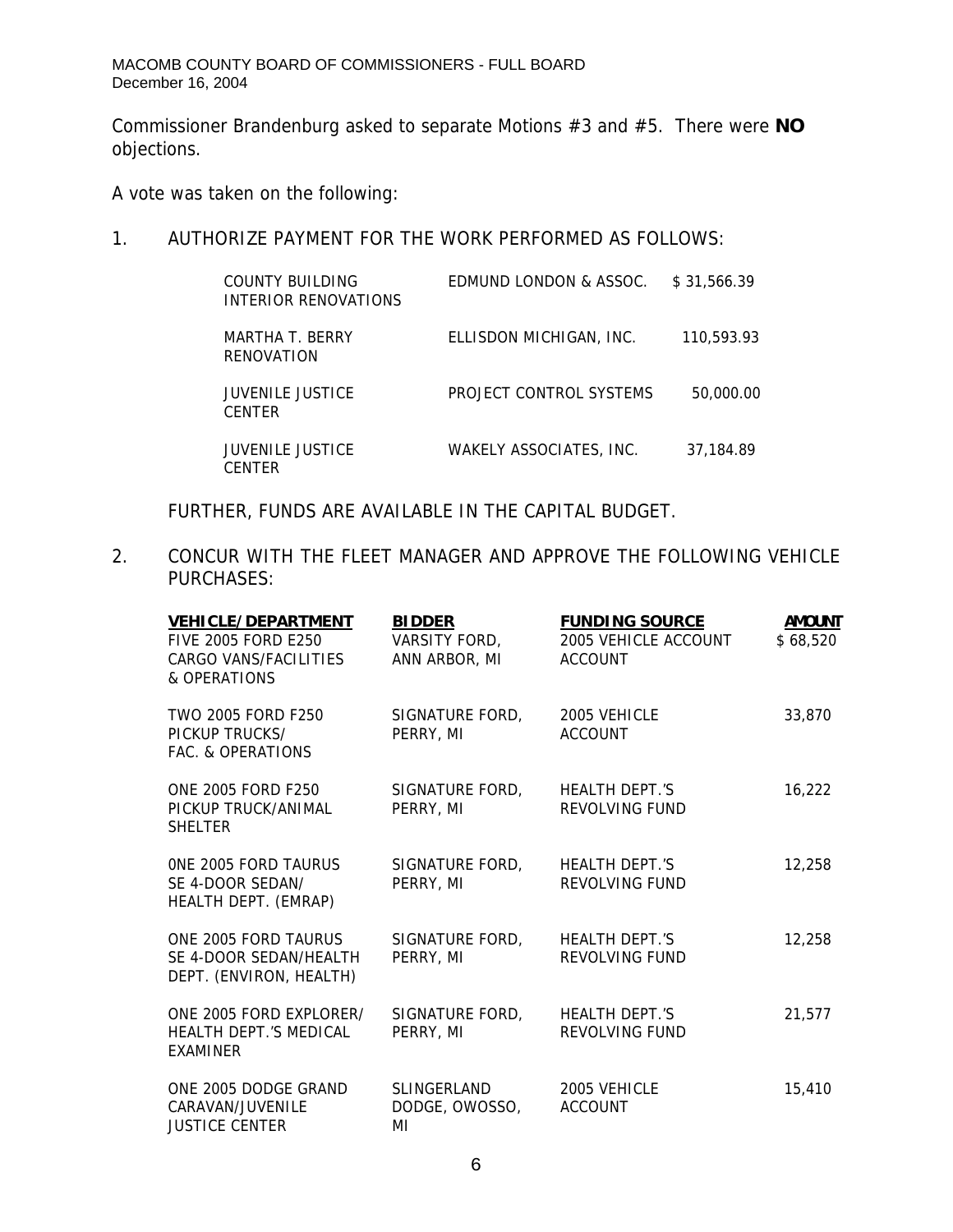| ONE 2005 DODGE GRAND<br>CARAVAN/MSU EXTENSION<br><b>SERVICE</b>                           | SLINGERLAND<br>DODGE, OWOSSO,<br>MI | 2005 VEHICLE<br><b>ACCOUNT</b> | 15,410 |
|-------------------------------------------------------------------------------------------|-------------------------------------|--------------------------------|--------|
| <b>ONE 2005 FORD E350</b><br>12-PASSENGER VAN/<br>PROBATE COURT-MENTAL<br><b>DIVISION</b> | VARSITY FORD,<br>ANN ARBOR, MI      | 2005 VEHICLE<br><b>ACCOUNT</b> | 17,734 |
| <b>FIVE 2005 FORD E350</b><br>SUPER CLUB WAGONS/<br>SHERIFF'S DEPT.                       | VARSITY FORD,<br>ANN ARBOR, MI      | 2005 VEHICLE<br><b>ACCOUNT</b> | 94,450 |
| FIVE 2005 FORD TAURUS<br>SE 4-DOOR SEDANS/                                                | SIGNATURE FORD,<br>PERRY, MI        | 2005 VEHICLE<br><b>ACCOUNT</b> | 61,290 |
| <b>ONE 2005 FORD E150</b><br>CARGO VAN/TECHNICAL<br><b>SERVICES</b>                       | VARSITY FORD,<br>ANN ARBOR, MI      | 2005 VEHICLE<br><b>ACCOUNT</b> | 12,837 |

4. CONCUR IN THE RECOMMENDATION OF THE DIRECTOR OF THE FACILITIES AND OPERATIONS DEPARTMENT AND AWARD THE SUPPLEMENTAL COOLING IN THE SERVER ROOM LOCATED A T THE JAIL TO THE LOW BIDDER, DELTA TEMP, INC., IN THE AMOUNT OF \$40,409; FUNDS ARE AVAILABLE IN THE CAPITAL BUDGET.

### **THE MOTION CARRIED.**

### **SEPARATED MOTION**

3. AUTHORIZE PAYMENT TO R&B CONSTRUCTION, IN THE AMOUNT OF \$24,000, FOR EXTRA COST DUE TO DELAY OF CONSTRUCTION ON THE CMI-99 GRANT PROJECT (RESTROOM AND BUILDING ADDITIONS AND CHILDREN'S PLAYSCAPE AT FREEDOM HILL COUNTY PARK); FUNDS ARE AVAILABLE IN THE CAPITAL PROJECTS FUND.

Commissioner Brandenburg questioned the reason this did not come to full board before the work was done.

### **THE MOTION CARRIED.**

### **SEPARATED MOTION**

5. AUTHORIZE THE DIRECTOR OF THE FACILITIES AND OPERATIONS DEPARTMENT TO ISSUE AN RFP FOR DEMOLITION OF THE BELL FORK LIFT AND MUFFLER SHOP BUILDINGS, CONTINGENT ON THE ENVIRONMENTAL REPORTS COMING BACK SATISFACTORILY, AND TO INVESTIGATE THE ZONING ISSUES WITH THE CITY OF MT. CLEMENS; FURTHER, THAT PRIOR TO ANY DEMOLITION, FORMAL BIDS BE OBTAINED ON THE REMOVAL OF ANY ENVIRONMENTAL ISSUES.

Commissioner Brandenburg inquired whether environmental reports have been received on these properties as of yet.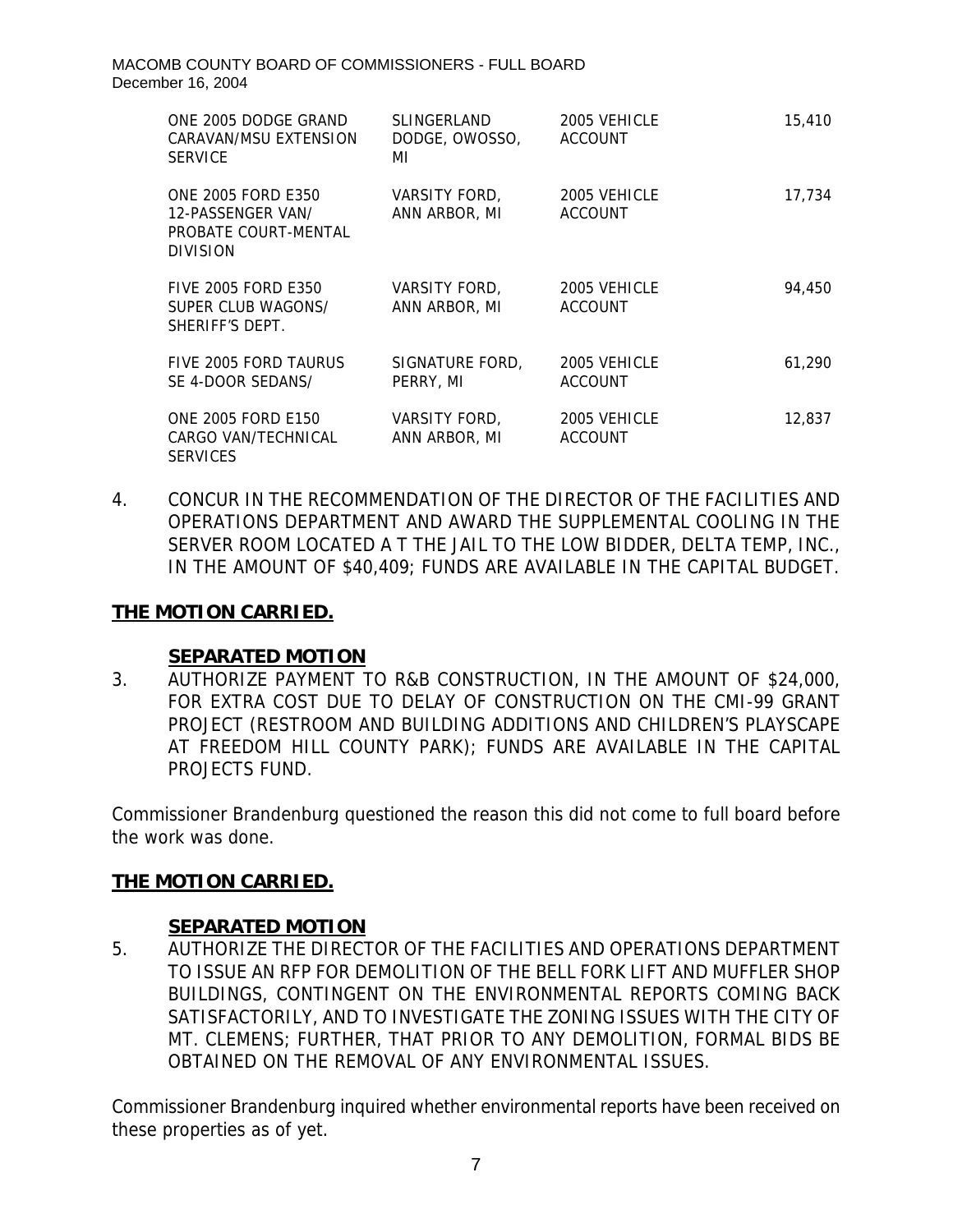Lynn Arnott-Bryks responded.

A **MOTION TO REFER BACK TO COMMITTEE** was made by Commissioner Kramer, supported by Commissioner Brandenburg. A vote was taken and the **MOTION FAILED.**

**THE MOTION CARRIED,** with Commissioners Brandenburg, Kramer and Fraschetti voting **NO**.

**PLANNING AND ECONOMIC DEVELOPMENT COMMITTEE – December 7, 2004** The Clerk read the recommendation from the Planning and Economic Development Committee and a **MOTION** was made by Chairperson Walsh, supported by Commissioner Brandenburg, to adopt the committee recommendation.

1. APPROVE IN PRINCIPLE, THE FORMATION OF A MACOMB COUNTY HOME CONSORTIUM FOR A THREE YEAR PERIOD STARTING ON JULY 1, 2006 AND ENDING ON JUNE 30, 2009; TO AUTHORIZE CONTINUED AND SPECIFIC DISCUSIONS WITH CONSORTIUM MEMBERS REGARDING PROGRAM MANAGEMENT OF HOME PROJECTS AND ACTIVITIES TO BE UNDERTAKEN BY A MACOMB COUNTY HOME CONSORTIUM; AND TO AUTHORIZE THE BOARD CHAIR TO SUBMIT DOCUMENTS CREATING THE HOME CONSORTIUM TO THE U.S. DEPARTMENT OF HOUSING AND URBAN DEVELOPMENT.

# **THE MOTION CARRIED.**

## **JUSTICE AND PUBLIC SAFETY COMMITTEE – December 8, 2004**

The Clerk read the recommendation from the Justice and Public Safety Committee and a **MOTION** was made by Chairperson DiMaria, supported by Vice-Chairperson Fraschetti, to adopt the committee recommendation.

1. APPROVE TO PURCHASE ONE SET OF WEIGHING SCALES, ONE MEASURING POLE, AND CHAMBER MATE TOOLS TO EQUIP THE MOTOR CARRIER DEPUTY FOR MACOMB TOWNSHIP. TOTAL COST OF ABOVE IS APPROXIMATELY \$7,512.00 TO BE BILLED TO MACOMB TOWNSHIP.

## **THE MOTION CARRIED.**

**LEGISLATIVE & ADMINISTRATIVE SERVICES COMMITTEE – December 8, 2004** The Clerk read the recommendations from the Legislative & Administrative Services Committee and a **MOTION** was made by Chair Szczepanski, supported by Vice-Chairperson Hill, to adopt the committee recommendations.

1. ACCEPT \$33,829.00 IN REMONUMENTATION PROGRAM SUPPLEMENTAL GRANT FUNDS PROVIDED BY THE "STATE OF MICHIGAN OFFICE OF LAND SURVEY AND REMONUMENTATION,"AND AUTHORIZE ITS INCLUSION IN THE COUNTY REMONUMENTATION BUDGET.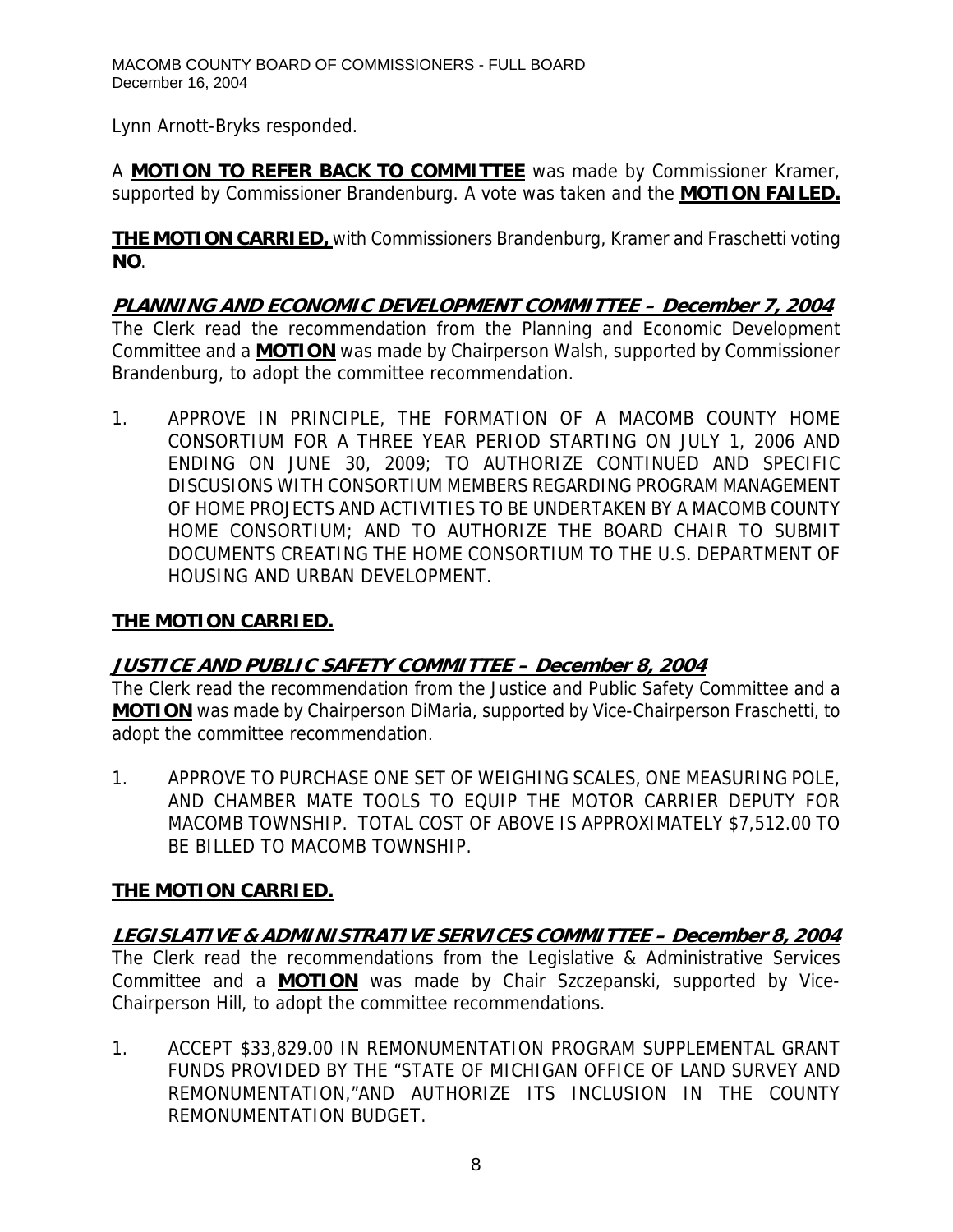#### 2. APPROVE THE FOLLOWING MISCELLANEOUS DEPARTMENT REQUESTS:

TWO STANDARD LAPTOPS, TWO MICROSOFT OFFICE LICENSES, TWO ZONE ALARM, TWO AD-AWARE, AND ONE LASER PRINTER FOR THE HEALTH EDUCATION OFFICE – HEALTH DEPARTMENT AT A COST NOT TO EXCEED \$7,080.30; FUNDING IS AVAILABLE IN THE HEALTH DEPARTMENT – HEALTH EDUCATION NEW EQUIPMENT;

36 STANDARD DESKTOPS, 36 MICROSOFT OFFICE LICENSES, 36 GROUPWISE LICENSES AND THREE DESKJET PRINTERS FOR THE JUVENILE JUSTICE CENTER AT A COST NOT TO EXCEED \$55,325.28; FUNDING IS AVAILABLE IN THE MIS - CAPITAL EQUIPMENT ACCOUNT;

ONE CELL PHONE FOR THE PUBLIC AFFAIRS OFFICE AT A ONE-TIME COST OF \$39.00 AND A MONTHLY ACCESS CHARGE OF \$59.00. FUNDING IS AVAILABLE IN THE TELECOMMUNICATION FUND AND THE BOARD OF COMMISSIONERS GENERAL FUND TELEPHONE BUDGET;

ONE DELL GX280 DESKTOP PC, ONE DELL INSPIRON 1150 LAPTOP PC, ONE ZONE ALARM SOFTWARE, ONE AD-AWARE SOFTWARE, TWO MICROSOFT OFFICE LICENSES, AND TWO GROUPWISE LICENSES FOR THE PLANNING AND ECONOMIC DEVELOPMENT DEPARTMENT AT A COST NOT TO EXCEED \$5,065.64; FUNDING IS AVAILABLE IN THE PLANNING CAPITAL EXPENSE ACCOUNT;

ONE STANDARD LAPTOP, ONE PROJECTOR, ONE MICROSOFT OFFICE LICENSE, ONE ZONE ALARM, AND ONE AD-AWARE FOR RISK MANAGEMENT DEPARTMENT AT A COST NOT TO EXCEED \$3,394.25; FUNDING IS AVAILABLE IN THE MIS CAPITAL EQUIPMENT ACCOUNT; AND

ONE LAPTOP, ONE MICROSOFT OFFICE LICENSE, ONE ZONE ALARM, AND ONE AD-AWARE FOR THE SHERIFF'S OFFICE AT A COST NOT TO EXCEED \$3,449.47; FUNDING IS AVAILABLE IN THE SHERIFF - CORRECTIONS OFFICER TRAINING ACCOUNT.

- 3. APPROVE EXPANDING THE MACOMB COUNTY MODEL ENVIRONMENTAL ORDINANCES PLANNING DOCUMENT TO INCLUDE TELECOMMUNICATION PLANNING BEING PREPARED BY CARLISLE/WORTMAN ASSOCIATES, INC., IN THE AMOUNT OF \$8,700.00; FUNDING AVAILABLE IN MIS CAPITAL.
- 4. APPROVE TO PURCHASE NETWORK EQUIPMENT AS OUTLINED IN CORRESPONDENCE FROM MIS DIRECTOR FOR THE SHERIFF'S NETWORK IN THE AMOUNT OF \$153,334.00; FUNDING IS AVAILABLE IN THE TELECOMMUNICATIONS FUND.

### **THE MOTION CARRIED.**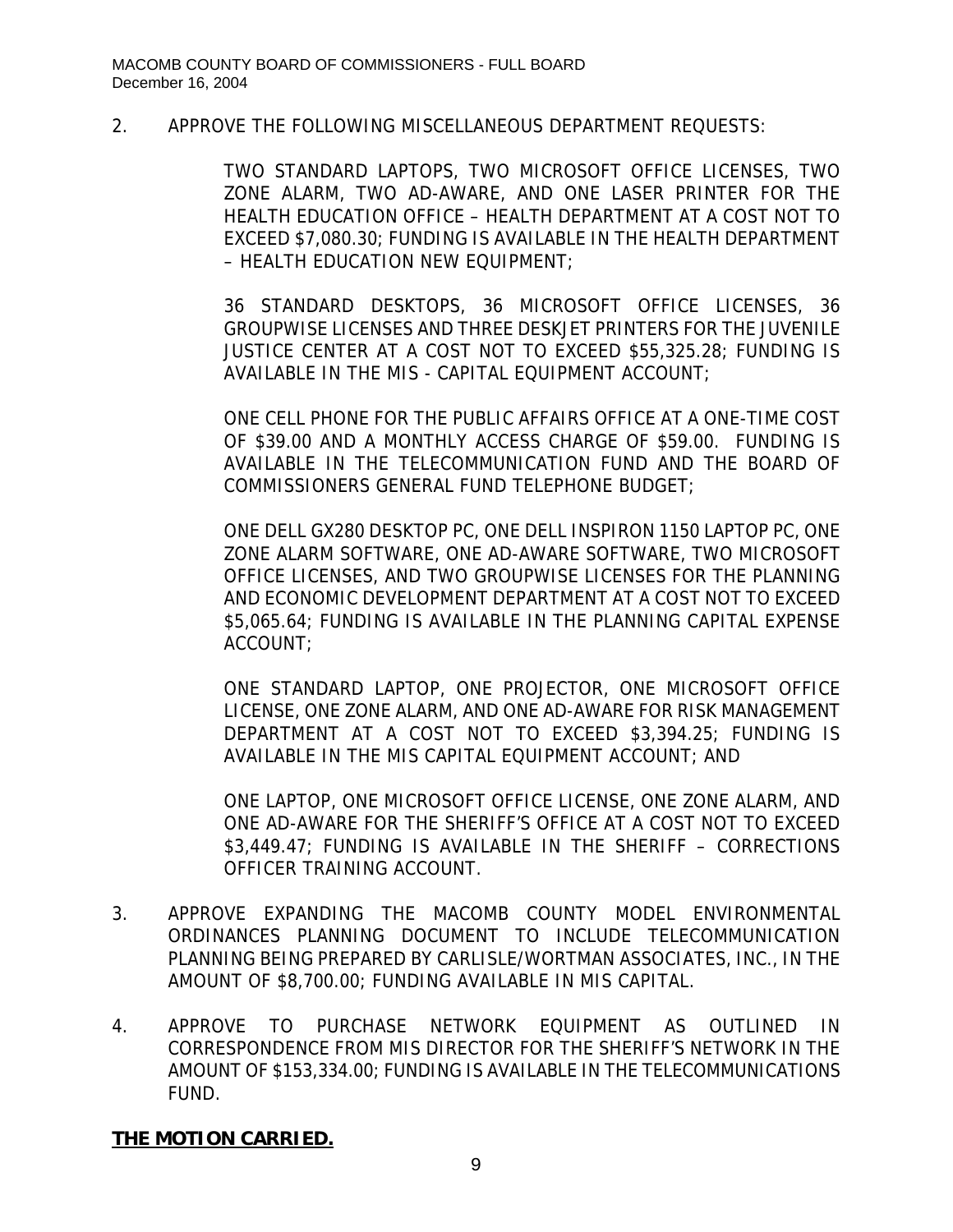## **HEALTH SERVICES COMMITTEE – December 9, 2004**

The Clerk read the recommendations from the Health Services Committee and a **MOTION** was made by Chairperson DeSaele, supported by Vice-Chairperson Haggerty, to adopt the committee recommendations.

Commissioner Szczepanski asked to separate Motion #1. There were **NO** objections.

A vote was taken on the following:

2. AUTHORIZE THE HEALTH DEPARTMENT TO EMPHASIZE SPECIFIC AREAS OF DEPARTMENTAL ACTIVITY FOR 2005.

### **THE MOTION CARRIED.**

#### **SEPARATED MOTION**

1. APPROVE REVISIONS TO THE PROCEDURES GOVERNING THE ENVIRONMENTAL LAKE/RIVER FUND.

A **MOTION TO AMEND** the Revisions to the Procedures Governing the Environmental Lake/River Fund was made by Commissioner Sczepanski, supported by Commissioner Brandenburg. (Commissioner Sczcepanski stated on the record the portions he would like removed)

Commissioner DeSaele, Chair of this committee explained the revisions.

A vote was taken, and the **MOTION TO AMEND FAILED.**

### **THE MOTION CARRIED.**

### **PERSONNEL COMMITTEE – December 13, 2004**

The Clerk read the recommendations from the Personnel Committee and a **MOTION** was made by Chairperson Mijac, supported by Vice-Chairperson Doherty, to adopt the committee recommendations.

#### 1. RECONFIRM THE FOLLOWING VACANCIES:

TO THE BOARD OF COMMISSIONERS 2. (1) TYPIST CLERK IV CIRCUIT COURT-JUVENILE DIVISION 3. (1) CASE MANAGER III COMMUNITY MENTAL HEALTH 4. (1) CASE MANAGER II COMMUNITY MENTAL HEALTH 5. (2) APPRAISER II'S EQUALIZATION 6. (1) REFEREE FRIEND OF THE COURT 7. (1) TYPIST CLERK FRIEND OF THE COURT 8. (1) ACCOUNT CLERK I/II HUMAN RESOURCES 9. (1) EDUCATION/BEHAVIORAL MCCSA **SPECIALIST** 10. (1) TEACHER (FULL DAY/FULL YEAR) MCCSA 11. (1) SENIOR SECRETARY PURCHASING

1. (1) ADMINISTRATIVE SECRETARY BOARD OF COMMISSIONERS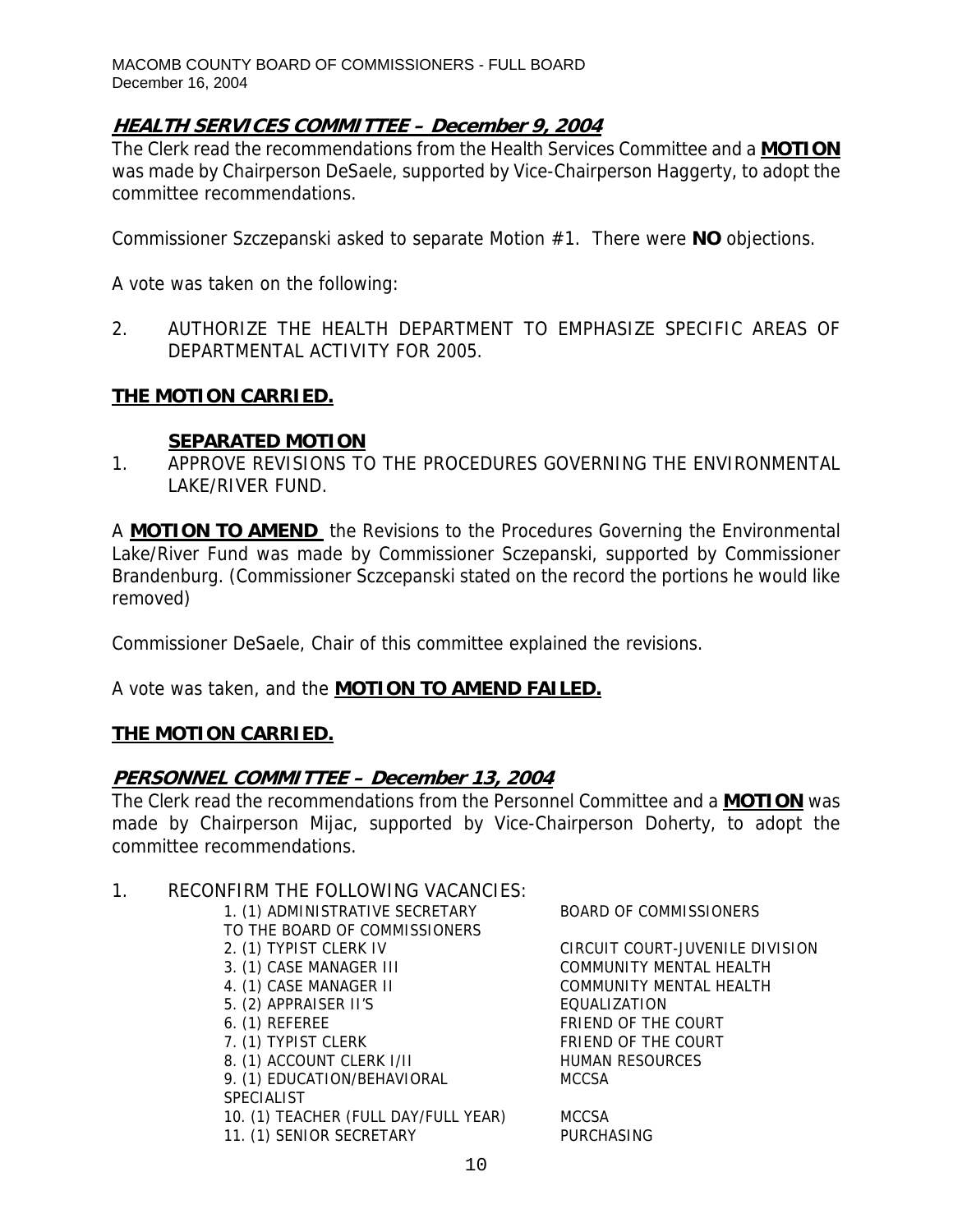- 2. APPROVE PAY COMPENSATION FOR DECEMBER 2, 2004 BUILDING CLOSURE.
- 3. APPROVE THE REINSTATEMENT OF THE POSITION OF ACCOUNT CLERK IV IN THE COMMUNITY MENTAL HEALTH DEPARTMENT.
- 4. APPROVE A 2.5 PERCENT PAY ADJUSTMENT FOR NON-UNION EMPLOYEES FOR 2005.
- 5. APPROVE THE DROP PROGRAM FOR NON-UNION COUNTY EMPLOYEES.
- 6. DIRECT THE FINANCE DIRECTOR TO PREPARE A SUMMARY ANALYSIS OF POTENTIAL BUDGET ADJUSTMENTS THAT WOULD BE NECESSARY IN THE EVENT THAT THE RETIREMENT COMMISSION DOES NOT GRANT THE FUNDING RELIEF REQUESTED BY THE COUNTY FOR THE 2005 FISCAL YEAR.

### **THE MOTION CARRIED.**

### **BUDGET COMMITTEE – December 14, 2004**

The Clerk read the recommendations from the Budget Committee and a **MOTION** was made by Chairperson Kolakowski, supported by Vice-Chairperson Sessa, to adopt the committee recommendations.

Commissioners Brandenburg, DeSaele, Kramer, Revoir, Rocca and Vosburg asked their **NO** votes be recorded from committee on Motion #12. There were **NO** objections.

Commissioner Revoir asked to separate Motion #4. There were **NO** objections.

Commissioner Kramer asked to separate Motion #1. There were **NO** objections.

A vote was taken on the following:

2. APPROVE THE FOLLOWING:

CONCUR IN THE RECOMMENDATION OF THE ARCHITECT, EDMUND LONDON & ASSOCIATES, AND APPROVE CHANGE ORDER NO. 9 IN THE AMOUNT OF \$392,781.00 FOR THE MARTHA T. BERRY MEDICAL CARE FACILITY. FUNDING IS AVAILABLE IN THE CAPITAL PROJECTS BUDGET; AND

(1) AWARD THE MARTHA T. BERRY MEDICAL CARE FACILITY,  $1<sup>ST</sup>$  FLOOR VALANCE SYSTEM REPAIR TO THE LOW BIDDER, P.C.S.I., IN THE AMOUNT OF \$415,000.00, (INCLUDES DEDUCT ALTERNATE M-1). FUNDING IS AVAILABLE IN THE CAPITAL PROJECTS BUDGET. (2) AUTHORIZE EDMUND LONDON & ASSOCIATES, INC. TO GO OUT FOR BIDS, FOR A FREE-STANDING BUILDING OF APPROXIMATELY 3,000 SQUARE FEET TO HOUSE THE MORGUE AND POTENTIAL SITES, WITH BIDS BROUGHT TO THE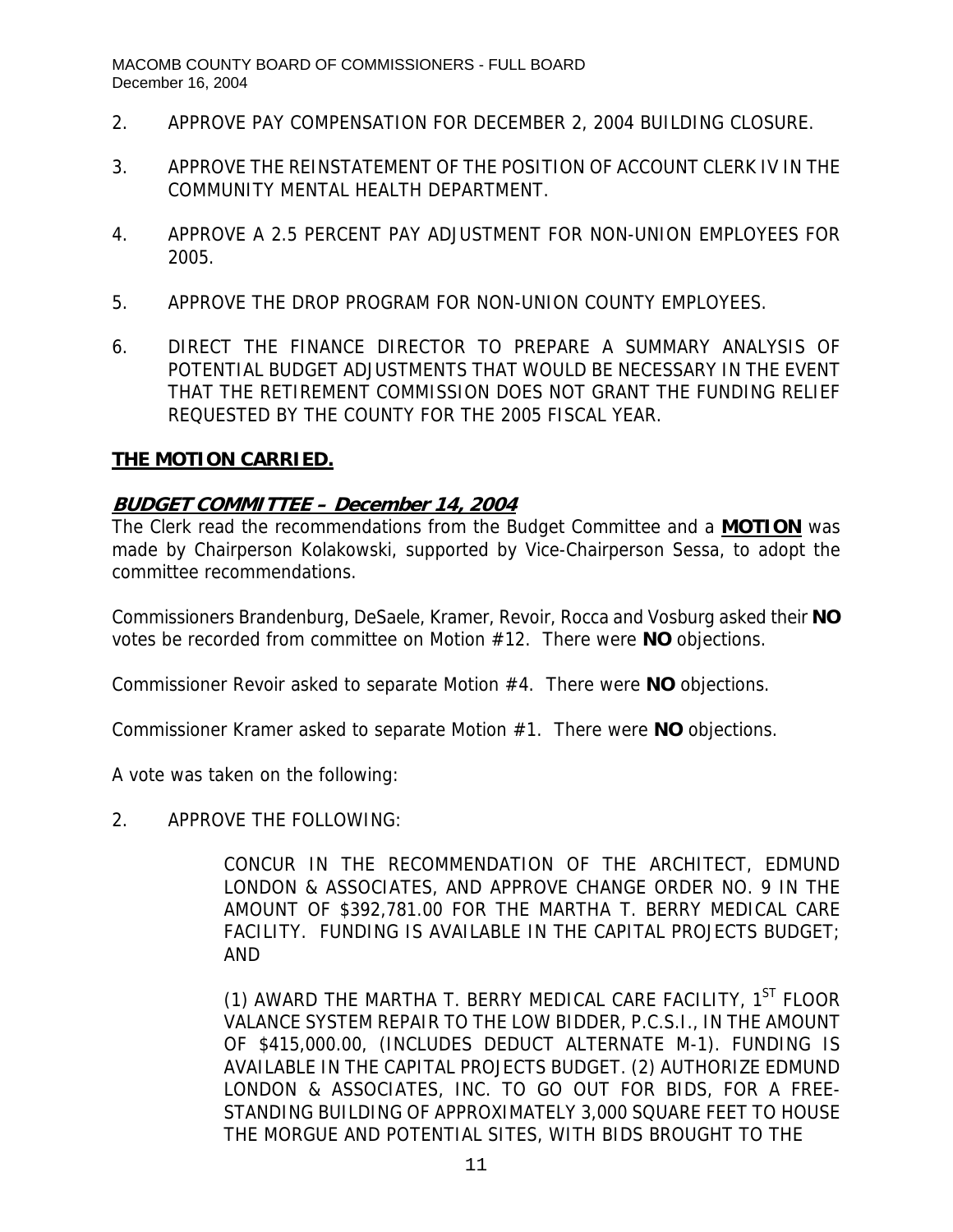OPERATIONAL SERVICES COMMITTEE FOR THEIR REVIEW AND APPROVAL. (3) ESTABLISH AN ALLOWANCE OF \$70,000.00 TO RESTORE VACATED AREA FOR MARTHA T. BERRY USE. FUNDING IS AVAILABLE IN THE CAPITAL PROJECTS BUDGET.

- 3. CONCUR IN THE RECOMMENDATION OF THE JUVENILE JUSTICE CENTER ADMINISTRATION, CORPORATION COUNSEL, AND SHERIFF DEPARTMENT PERSONNEL TO APPROVE CHANGE ORDER NO. 7 IN THE AMOUNT OF \$118,735.00 FOR THE DX8000 SERIES DIGITAL VIDEO RECORDER SYSTEM TO BE INSTALLED AT THE JUVENILE JUSTICE CENTER. FUNDING IS AVAILABLE IN THE CAPITAL PROJECTS FUND.
- 5. APPROVE THE FOLLOWING:

APPROVE PAYMENT OF \$48,112.25 TO THE CITY OF WARREN FROM THE ENVIRONMENTAL PROBLEMS; LAKE/RIVER FUND FOR ILLICIT DISCHARGE ELIMINATION PROGRAM APPROVED DECEMBER, 2003;

APPROVE AMENDMENT TO CHESTERFIELD TOWNSHIP'S ENVIRONMENTAL PROBLEMS: LAKE/RIVER FUND \$40,000.00 AWARD; AND

AUTHORIZE THE HEALTH DEPARTMENT TO EXPAND DENTAL SERVICES IN RESPONSE TO ADDITIONAL ONE-TIME FUNDING IN THE AMOUNT OF \$44,444.00 RECEIVED FROM THE MICHIGAN DEPARTMENT OF COMMUNITY HEALTH.

- 6. APPROVE THE 2004 EQUALIZATION STUDY AS SUBMITTED BY THE EQUALIZATION DEPARTMENT.
- 7. AUTHORIZE MSU EXTENSION TO REALLOCATE AN EXISTING .4 FTE (CURRENTLY VACANT). THIS .4 FTE WILL BE COMBINED WITH THE EXISTING .6 FTE CURRENTLY PART OF THE COMMUNICATION PA/EDUCATOR I POSITION. THE APPROXIMATE COST OF THIS REALLOCATION IS \$5,500.00. FUNDING IS AVAILABLE IN THE CONTINGENCY ACCOUNT.
- 8. CONCUR WITH THE REQUEST OF THE PROSECUTING ATTORNEY ELECT TO APPROVE THE ADDITION OF ONE (1) ASSISTANT PROSECUTING ATTORNEY I POSITION IN THE 2005 BUDGET TO REPRESENT FIA ON CASES INVOLVING ABUSE AND NEGLECT OF CHILDREN IN THE JUVENILE DIVISION OF THE FAMILY COURT. ADDITIONAL FUNDING IS IN PLACE.
- 9. CONCUR WITH THE REQUEST OF THE MARTHA T. BERRY ADMINISTRATION AND TRANSFER \$500,000.00 FROM THE PERSONAL SERVICES ACCOUNTS TO THE OPERATING BUDGET IN THE MTB 2004 BUDGET. THIS TRANSFER REFLECTS THE USAGE OF AGENCY NURSES DURING THE YEAR THAT WAS NOT ANTICIPATED.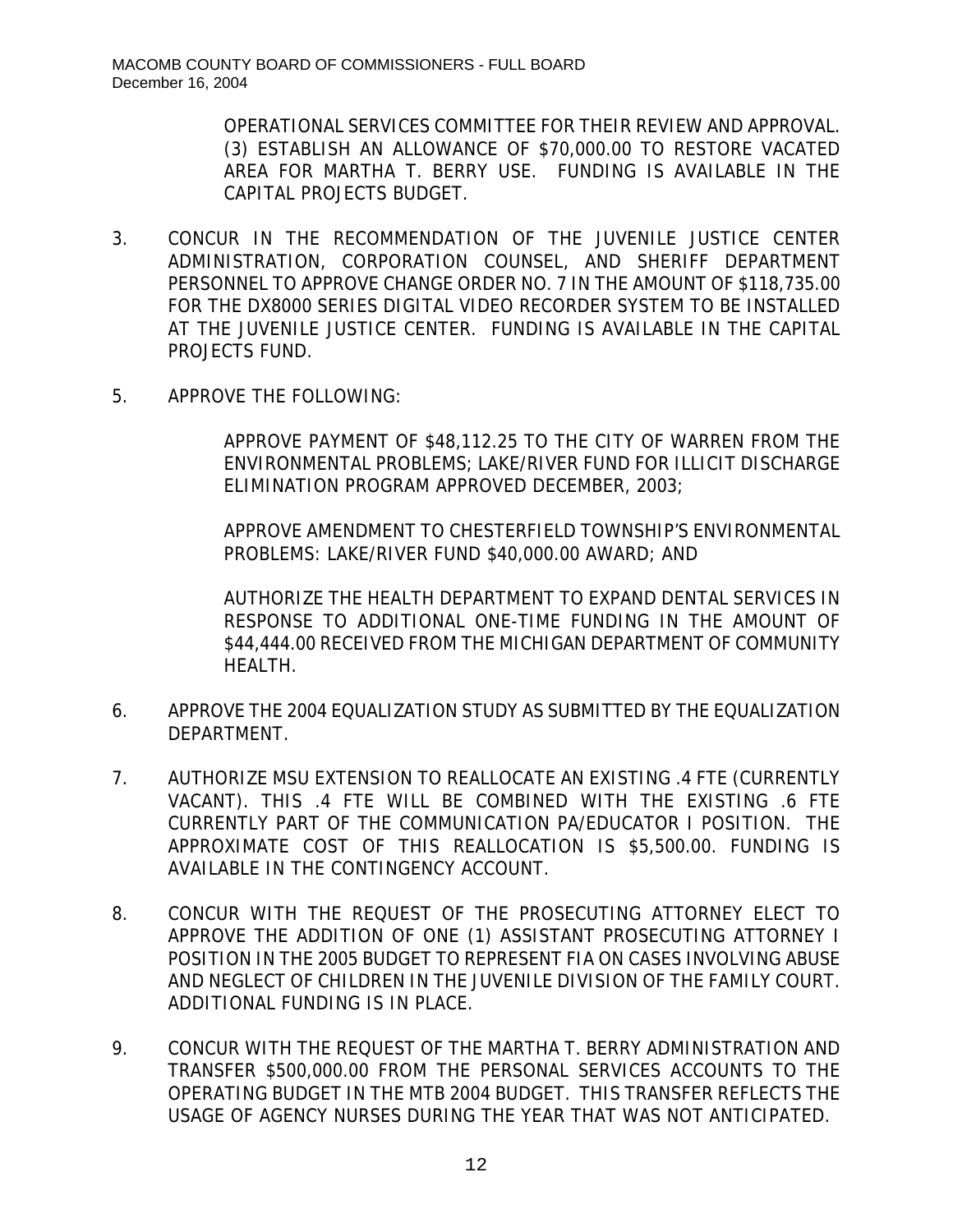- 10. CONCUR IN THE REQUEST OF THE HEALTH DIRECTOR/OFFICER AND AMEND THE HEALTH DEPARTMENT'S 2004 BUDGET BY INCREASING THE DRUGS AND PHARMACEUTICALS LINE ITEM BY \$76,000.00 FOR THE FLU VACCINE RECEIVED BY THE HEALTH DEPARTMENT. THIS INCREASE IS OFFSET BY INCREASED REVENUE RECEIVED BY THE HEALTH DEPARTMENT IN 2004 AND WILL REQUIRE NO ADDITIONAL COUNTY FUNDS. FURTHER, IT IS RECOMMENDED THAT PAYMENT FOR THIS VACCINE BE SENT OUT IMMEDIATELY TO TAKE ADVANTAGE OF THE DISCOUNT AS OUTLINED IN THE DIRECTOR'S LETTER DATED DECEMBER 3, 2004.
- 11. AMEND THE 2004 REVENUE AND EXPENDITURE BUDGETS BY \$184,393.00 IN ORDER TO PASS THROUGH THE GENERAL FUND, THE FEDERAL HUD MONEY RECEIVED BY THE URBAN COUNTY BLOCK GRANT FUND. THIS ACTION IS REQUIRED IN ORDER TO COMPLY WITH THE FEDERAL DEPARTMENT OF HOUSING AND URBAN DEVELOPMENT (HUD) ACCOUNTING REQUIREMENTS. FURTHER, THE 2005 BUDGET BE AMENDED TO INCLUDE THE ESTIMATED \$180,00000 PASS THROUGH FUNDS. THIS ACCOUNTING CHANGE WILL HAVE NO IMPACT ON COUNTY FUNDS.
- 12. AUTHORIZE AN INCREASE IN AUDIT FEES PAYABLE TO PRICE WATERHOUSE COOPERS IN THE AMOUNT OF \$5,000.00 PER YEAR FOR THE REMAINING THREE YEARS OF THE CURRENT CONTRACT (AUDIT YEARS 2004, 2005, 2006).

## **THE MOTION CARRIED.**

## **SEPARATED MOTION**

4. APPROVE THE FOLLOWING:

AUTHORIZE THE COUNTY CLERK TO CONTINUE EXTENDED HOURS ON WEDNESDAY EVENINGS FROM 5:00 P.M. TO 7:00 P.M. THROUGH DECEMBER 31, 2005 AT A COST NOT TO EXCEED \$16,879.46. FUNDING IS AVAILABLE IN THE CONTINGENCY ACCOUNT.

APPROVE PURCHASE OF HARDWARE, SOFTWARE, AND TRAINING FOR PHASE I OF THE COUNTY'S WEB SITE IMPROVEMENT PLAN IN THE AMOUNT OF \$589,778.00. FUNDING IS AVAILABLE IN THE CAPITAL IMPROVEMENT PROGRAM.

Commissioner Revoir put forth questions to Cyntia Zerkowski regarding paragraph two

Commissioner Brandenburg asked to separate the two paragraphs to Motion #4. There were **NO** objections.

A **MOTION TO AMEND** paragraph one of Motion #4 to add the language: **and that flex time will be implemented effective of January 1, 2005**, was made by Commissioner Brandenburg, supported by Commissioner Kramer. A vote was taken and the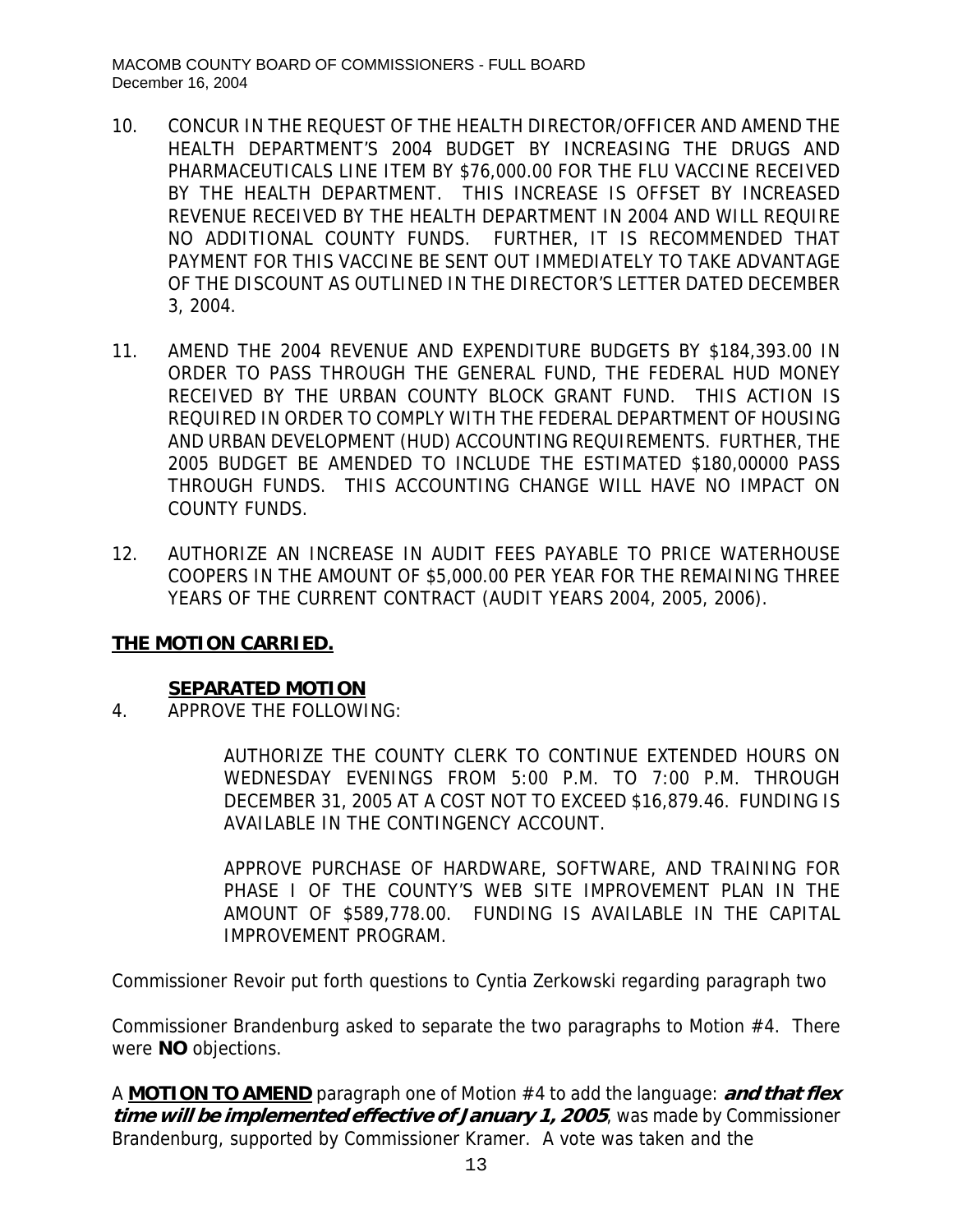### **AMENDMENT FAILED.**

A vote was taken on the first expenditure, and the **MOTION CARRIED**.

A Vote was taken on the second expenditure, and the **MOTION CARRIED,** with Commissioner Brandenburg voting **NO**.

#### **SEPARATED MOTION**

1. APPROVE A FUNDING REQUEST FROM THE MACOMB HOMELESS COALITION FOR THE PURPOSE OF RETAINING THE FULL-TIME CONTINUUM OF CARE COORDINATOR. MACMB COUNTY COMMUNITY SERVICES AGENCY (MCCSA) FUNDS SHALL BE USED TO FUND THIS POSITION ON A MONTH-TO-MONTH BASIS. THE MACOMB HOMELESS COALITION SHALL PRESENT QUARTERLY REPORTS TO THE COUNTY REGARDING PROGRESS ON THE CONTINUUM OF CARE PLAN AND ANY FUTURE NEEDS; CONTINUED FUNDING IS CONTINGENT UPON MACOMB HOMELESS COALITION PERFORMANCE AND APPROVAL OF THE BOARD.

A **MOTION TO AMEND** to add the language: **for six months** - after the words monthto-month basis, was made by Commissioner Brandenburg, supported by Commissioner Kramer. A vote was taken and the **AMENDMENT FAILED**.

**THE MOTION CARRIED**, with Commissioner Brandenburg voting **NO**.

### **FINANCE COMMITTEE – December 15, 2004**

The Clerk read the recommendations from the Finance Committee and a **MOTION** was made by Chairperson Revoir, supported by Vice-Chairperson Slinde, to adopt the committee recommendations.

Commissioners Brandenburg, Kolakowski, Kramer and Vosburg asked their NO vote be recorded from committee. There were **NO** objections.

Commissioner Kramer asked to separate Motion #2. There were **NO** objections.

A vote was taken on the following:

1. APPROVE THE MONTHLY BILLS (WITH CORRECTIONS, DELETIONS AND/OR ADDENDA) AND AUTHORIZE PAYMENT; FURTHER, TO APPROVE THE PAYROLL IN THE TOTAL AMOUNT OF \$9,574,383.29, WITH NECESSARY MODIFICATIONS TO THE APPROPRIATIONS.

## **THE MOTION CARRIED.**

### **SEPARATED MOTION**

2. APPROVE \$9,000 FOR SENIOR DANCES AT RALPH A. LIBERATO INDEPENDENCE HALL FOR THE PERIOD APRIL 1, 2005 THROUGH DECEMBER 31, 2005; FUNDING IS AVAILABLE IN THE CONTINGENCY ACCOUNT; FURTHER, IF DANCE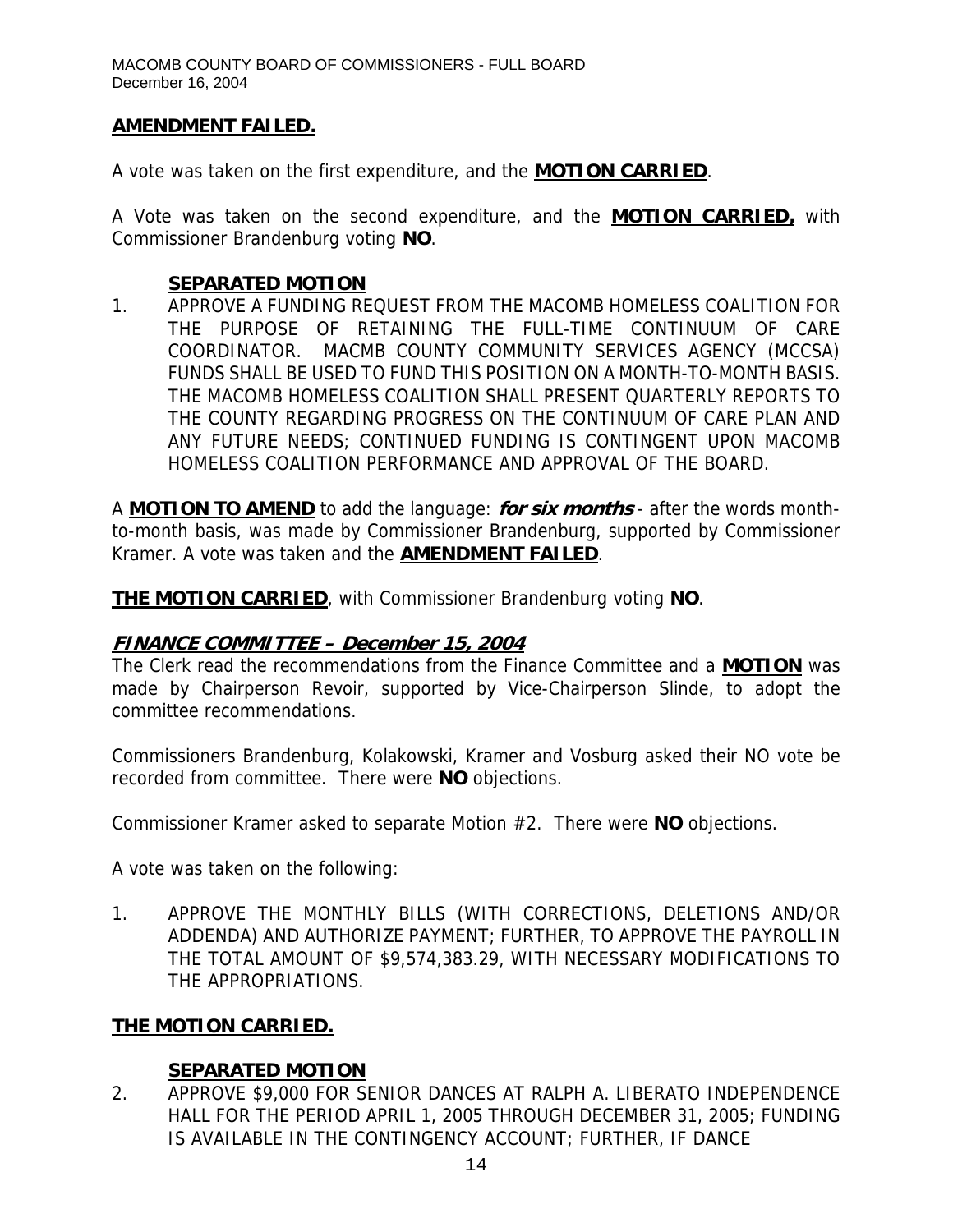SPONSORSHIPS ARE RECEIVED, THEY WILL BE USED TO OFFSET THE COUNTY'S CONTRIBUTION; ALL FUNDING SHOULD BE UNDER THE DIRECTOR, PARKS AND RECREATION DEPARTMENT.

Commissioner Kramer against this until some documentation is presented on how the money was spent.

Commissioner Kolakowski will continue to vote no on this because it is not proper to fund a continuing expense out of a contingency account. If this is going to be an on going expense, it should be part of the Parks and Recreation budget.

Commissioner Perna explained the procedure for paying these expenses.

**THE MOTION CARRIED,** with Commissioners Vosburg, Brandenburg and Kramer voting **NO**.

### **RESOLUTIONS/TRIBUTES**

A **MOTION** was made by Commissioner Fraschetti, supported by Commissioner Brandenburg, to adopt the Resolutions and Tributes in their entirety.

- Res. No. 04-128 Building Dedication of Richmond Community Center (offered by Rengert; recommended by Community Services Committee on 12/6/04)
- Res No. 04-126 Commending Macomb County Juvenile Justice Center School/L'Anse Creuse Public Schools for Attainment of Excellence in the Operation of Educational Programs (offered by Rengert; recommended by Community Services Committee on 12/6/04)
- Res. No. 04-130 In Support of Michigan Senate Bills 4 and 5, commonly known as the Mental Health Parity Bills (offered on behalf of Board; recommended by Health Services Committee on 12/9/04)
- Res. No. 04-129 Commending Michael (Jerry) Noonan Retirement (offered by DeSaele; recommended by Health Services Committee on 12/9/04)
- Res. No. 04-135 Establishing Salaries and Fringe Benefits for Macomb County Elected Officials for 2005 and 2006 (recommended by Personnel Committee on 12/1/304)
- Res. No. 04-136 Establishing Salaries and Fringe Benefits for Macomb County Road Commissioners for 2005 and 2006, as amended (recommended by Personnel Committee on 12/1/3/04)
- Res. No. 04-125 Commending Jonathan Gartner Eagle Scout (offered by Kramer; recommended by Finance Committee on 12/15/04)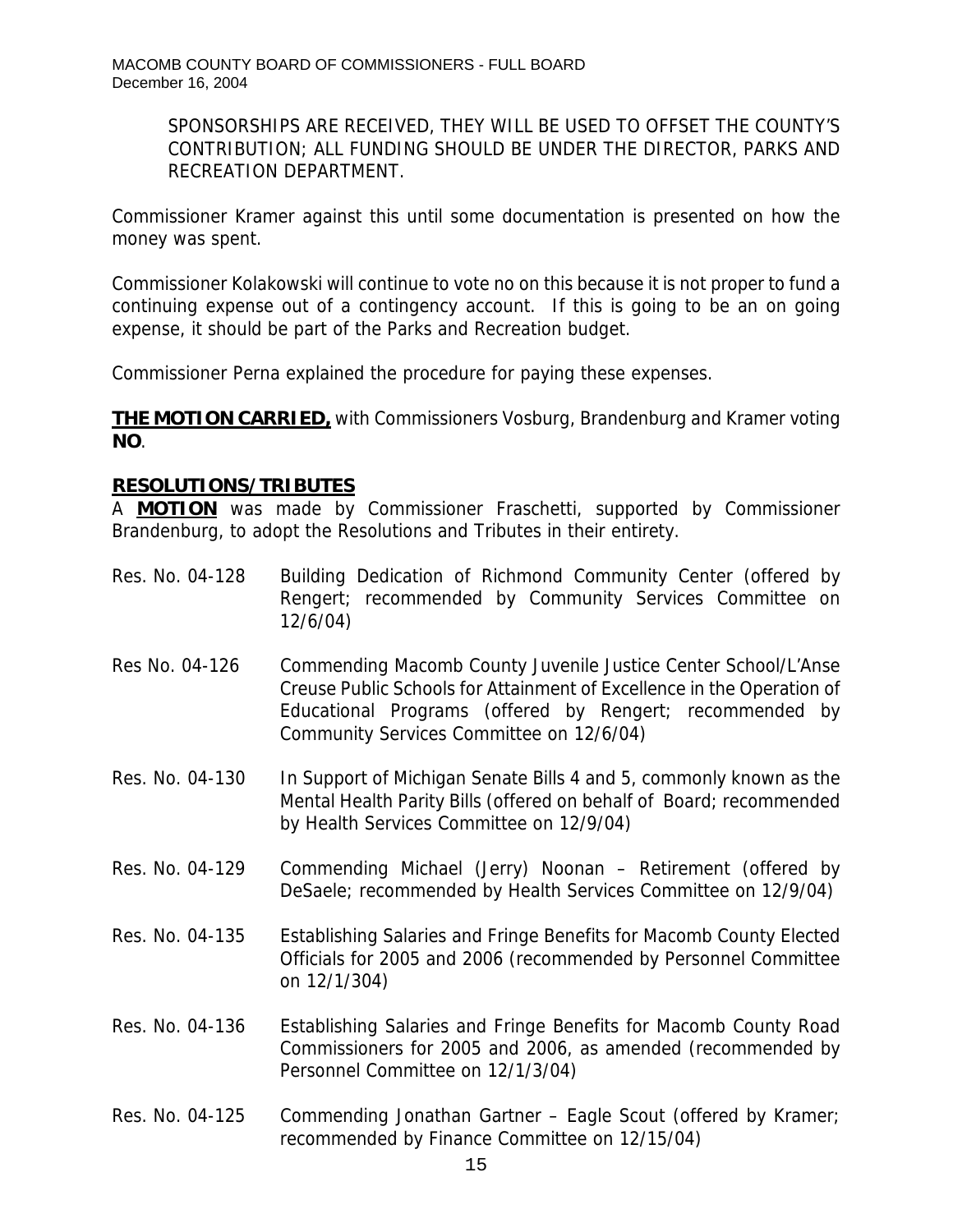- Res. No. 04-131 Commending the Generosity of Spirit Exhibited by L'Anse Creuse High School Students who Initiated Collection of Coins to be Donated to MCCSA Food Program (offered on behalf of Board; recommended by Finance Committee on 12/15/04)
- Res. No. 04-127 Commending Kenneth Terry, UAW Regional Director of Region 1, Years of Dedicated Service (offered by Sypniewski; recommended by Finance Committee on 12/15/04)
- Res. No. 04-132 Commending KIA of Richmond for Receiving "Circle of Excellence Award" from KIA Motors America, Inc. (offered by Kramer; include Rengert; recommended by Finance Committee on 12/15/04)
- Res. No. 04-133 Commending the Huron Pointe Sportsmen's Association for their Service to the Community (offered by Kramer; recommended by Finance Committee on 12/15/04)
- Res. No. 04-134 Honoring Dick and Dolores Rohrkemper  $50<sup>th</sup>$  Wedding Anniversary (offered by Slinde; currently being developed)
- Res. No. 04-118 Commending Grace Shore for 25 Years of Exceptional Service to the Community (offered by Hill and White)
- Res. No. 04-119 Commending Commissioner Roland Fraschetti for Outstanding Public Service (offered on behalf of Board)
- Res. No. 04-120 Commending Commissioner Kurt Kramer for Outstanding Public Service (offered on behalf of Board)
- Res. No. 04-121 Commending Commissioner James Perna for Outstanding Public Service (offered on behalf of Board)
- Res. No. 04-122 Commending Commissioner Michael Sessa for Outstanding Public Service (offered on behalf of Board)
- Res. No. 04-123 Commending Commissioner Danny Sypniewski for Outstanding Public Service (offered on behalf of Board)
- Res. No. 04-124 Commending Commissioner Mike Walsh for Outstanding Public Service (offered on behalf of Board)

## **THE MOTION CARRIED.**

## **ITEM WAIVED BY LEGISLATIVE AND ADMINISTRTIVE SERVICES COMMITTEE CHAIRMAN:**

A **MOTION** was made by Commissioner Brown, supported by Commissioner Walsh, to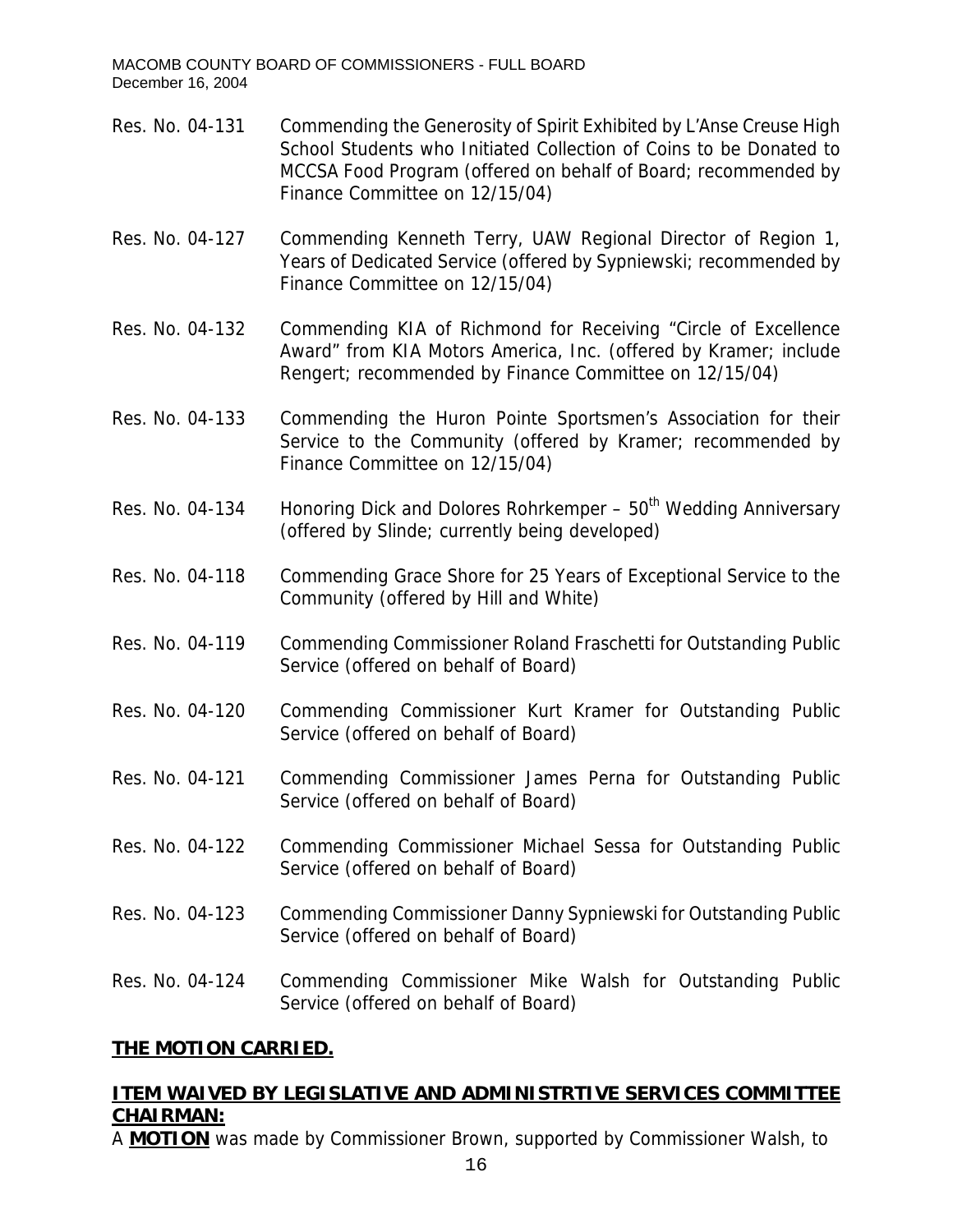renew Quad-Tran Date Processing Services Agreement for 42<sup>nd</sup> District Courts, and the **MOTION CARRIED.**

### **REQUEST TO PURCHASE PRIOR SERVICE TIME**

A **MOTION** was made by Commissioner Szczepanski, supported by Commissioner Haggerty, to Allow Purchase of Prior Service Time for Richard Gasowski, Sherri Murphy, James Losey, Martin Laus and Carl Marlinga.

Commissioner Kolakowski informed the board the Retirement Commission is looking into the requests. A lot of large amounts of time have been purchased recently. They will be looking into this matter and the impact on our retirement system. The future might call for limiting the years of purchase.

Commissioner Brown concurs and Commissioner Vosburg indicated her concern as well.

### **THE MOTION CARRIED.**

### **APPOINTMENTS**

### a) **HOSPITAL FINANCE AUTHORITY BOARD**

A **MOTION** was made by Commissioner Flynn, supported by Commissioner Brandenburg, to reappoint Commissioner Sue Rocca on the Hospital Finance Authority Board through December 31, 2009, and the **MOTION CARRIED.**

### b) **LIBRARY BOARD**

A **MOTION** was made by Commissioner Hill, supported by Commissioner Doherty, to appoint Dorothy Upshaw to the Macomb County Library Board term beginning January 1, 2005 ending December 31, 2009, and the **MOTION CARRIED.**

### c) **PARKS AND RECREATION COMMISSION**

#### **ROLL CALL**

|                    | <b>Bucci</b> | <b>Kuss</b> | <b>Slinde</b> |
|--------------------|--------------|-------------|---------------|
| <b>BRANDENBURG</b> | Χ            | Χ           |               |
| <b>BROWN</b>       | Χ            | χ           |               |
| <b>DESAELE</b>     | χ            | χ           |               |
| DI MARIA           | Χ            | Χ           |               |
| <b>DOHERTY</b>     |              | Χ           | X             |
| <b>FLYNN</b>       |              | χ           | X             |
| <b>FRASCHETTI</b>  |              |             | Χ             |
| <b>HAGGERTY</b>    | χ            |             | X             |
| <b>HILL</b>        |              | χ           | X             |
| <b>KENNARD</b>     |              | χ           | X             |
| <b>KOLAKOWSKI</b>  | X            | Χ           |               |
| <b>KRAMER</b>      | Χ            |             | Χ             |
| LUND               |              | Χ           | Χ             |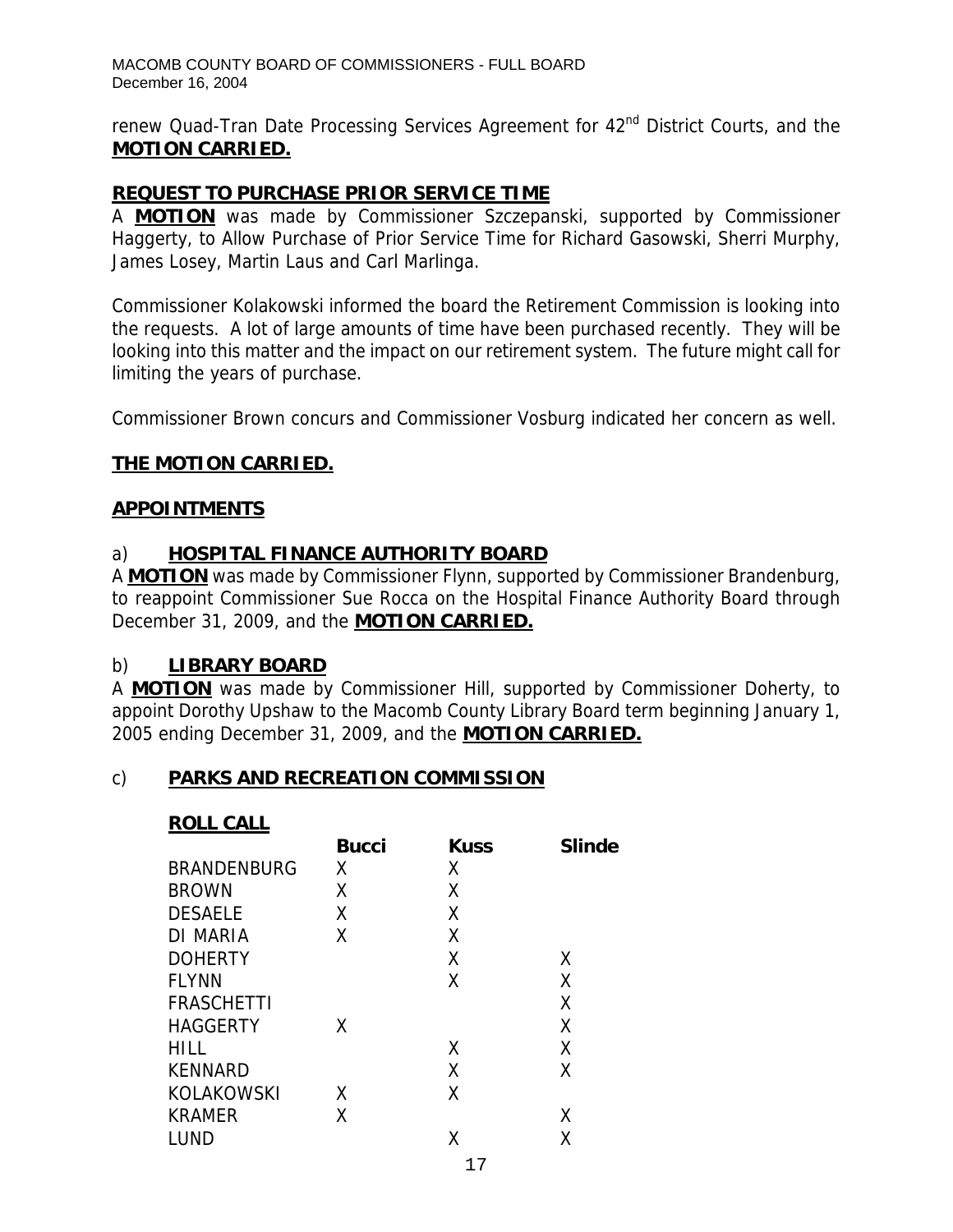| <b>MIJAC</b>       | Χ      |    | Χ  |
|--------------------|--------|----|----|
| <b>PERNA</b>       | Χ      |    | Χ  |
| <b>RENGERT</b>     | Χ      |    | Χ  |
| <b>REVOIR</b>      | Χ      | χ  |    |
| <b>ROCCA</b>       |        | χ  | χ  |
| <b>SAUGER</b>      | Χ      |    | X  |
| <b>SESSA</b>       | absent |    |    |
| <b>SLINDE</b>      |        |    | X  |
| <b>SYPNIEWSKI</b>  | x      |    | X  |
| <b>SZCZEPANSKI</b> | χ      | χ  |    |
| <b>VOSBURG</b>     | χ      |    | χ  |
| <b>WALSH</b>       |        |    | Χ  |
| <b>WHITE</b>       |        | χ  | χ  |
| <b>TOTAL</b>       | 15     | 14 | 18 |

## **DINO F. BUCCI AND BETTY SLINDE APPOINTED TO THE PARKS AND RECREATION COMMISSION TERMS ENDING DECEMBER 31, 2007.**

### d) **PLANNING COMMISSION**

A **MOTION** was made by Commissioner Szczepanski, supported by Commissioner Slinde, to appoint Dan G. Dirks and Ann E. Klein to the Planning Commission terms ending December 31, 2007, and the **MOTION CARRIED**.

## e) **ROAD COMMISSION**

| <b>ROLL CALL</b> |  |
|------------------|--|
|                  |  |

| <u>.</u>           |                |         |                |
|--------------------|----------------|---------|----------------|
|                    | <b>Gillett</b> |         |                |
| <b>BRANDENBURG</b> | X.             |         |                |
| <b>BROWN</b>       | Χ              |         |                |
| <b>DESAELE</b>     | Χ              |         |                |
| <b>DI MARIA</b>    |                | abstain |                |
| <b>DOHERTY</b>     | Χ              |         |                |
| <b>FLYNN</b>       | Χ              |         |                |
| <b>FRASCHETTI</b>  |                |         | X Denise Gusho |
| <b>HAGGERTY</b>    | X              |         |                |
| <b>HILL</b>        | Χ              |         |                |
| <b>KENNARD</b>     | X              |         |                |
| <b>KOLAKOWSKI</b>  |                | abstain |                |
| <b>KRAMER</b>      |                | abstain |                |
| <b>LUND</b>        | X              |         |                |
| <b>MIJAC</b>       |                | abstain |                |
| <b>PERNA</b>       | X              |         |                |
| <b>RENGERT</b>     | χ              |         |                |
| <b>REVOIR</b>      | χ              |         |                |
| <b>ROCCA</b>       | Χ              |         |                |
| <b>SAUGER</b>      | Χ              |         |                |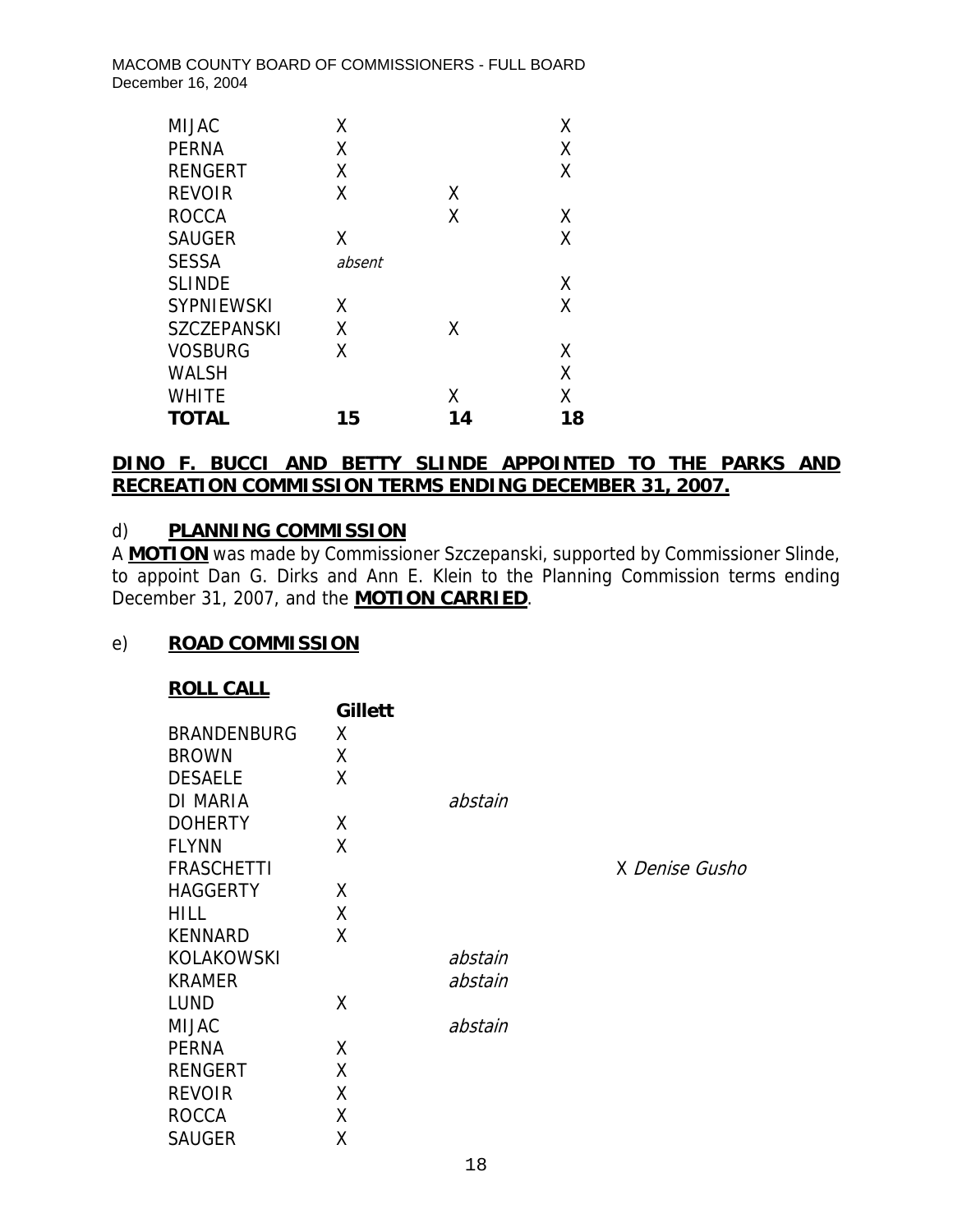| <b>SESSA</b>       | absent |         |  |
|--------------------|--------|---------|--|
| <b>SLINDE</b>      | X.     |         |  |
| <b>SYPNIEWSKI</b>  | x      |         |  |
| <b>SZCZEPANSKI</b> | Χ      |         |  |
| <b>VOSBURG</b>     | Χ      |         |  |
| <b>WALSH</b>       |        | abstain |  |
| <b>WHITE</b>       | Χ      |         |  |
| <b>TOTAL</b>       | 19     | 5       |  |

## **FRAN GILLETT APPOINTED TO THE MACOMB COUNTY ROAD COMMISSION - SIX YEAR TERM ENDING DECEMBER 31, 2010.**

### **PRESENTATIONS**

RESOLUTIONS FOR OUTSTANDING PUBLIC SERVICE WERE PRESENTED TO THE FOLLOWING COMMISSIONERS:

Mike Walsh by Commissioner Slinde on behalf of the Board Roland R. Fraschetti by Commissioner Brown on behalf of the Board James M. Perna by Commissioner Haggerty on behalf of the Board Kurt S. Kramer by Commissioner Rengert on behalf of the Board Danny Sypniewski by Commissioner Sauger on behalf of the Board Michael Sessa (absent) by Commissioner Vosburg on behalf of the Board (copy of tonight's meeting tape will be sent to Commissioner Sessa)

### **NEW BUSINESS**

Commissioner Sypniewski thanked the support staff for all their help the past nine months on the board. Especially Rhonda, Corinne, Denise, Jan, Melody, Myra, Jim and Sally.

Commissioner Kramer beseeches this board to save New Haven from the septic disposal site. He also feels the position of Macomb County Medical Examiner should go out for bid.

Commissioner Sauger thanked all department heads and their assistants for the wonderful job they all do all year.

### **PUBLIC PARTICIPATION**

### **Pastor D. L. Bradley, 22645 Quinn Road, Clinton Township**

On behalf of the Macomb County Ministerial Alliance, thanked the commissioners who played a role in this new beginning for the county by hiring of Mr. Eddings as the first Macomb County Ombudsperson.

### **Gregory Murray, 62 Rathbone, Mt. Clemens**

Indicated that through conflict comes positive change. The Ministerial Alliance and the Board of Commissioners accomplished many beneficial changes this past year.

### **Donald Lobsinger, St. Clair Shores**

Expressed his feelings regarding the Ombudsperson position.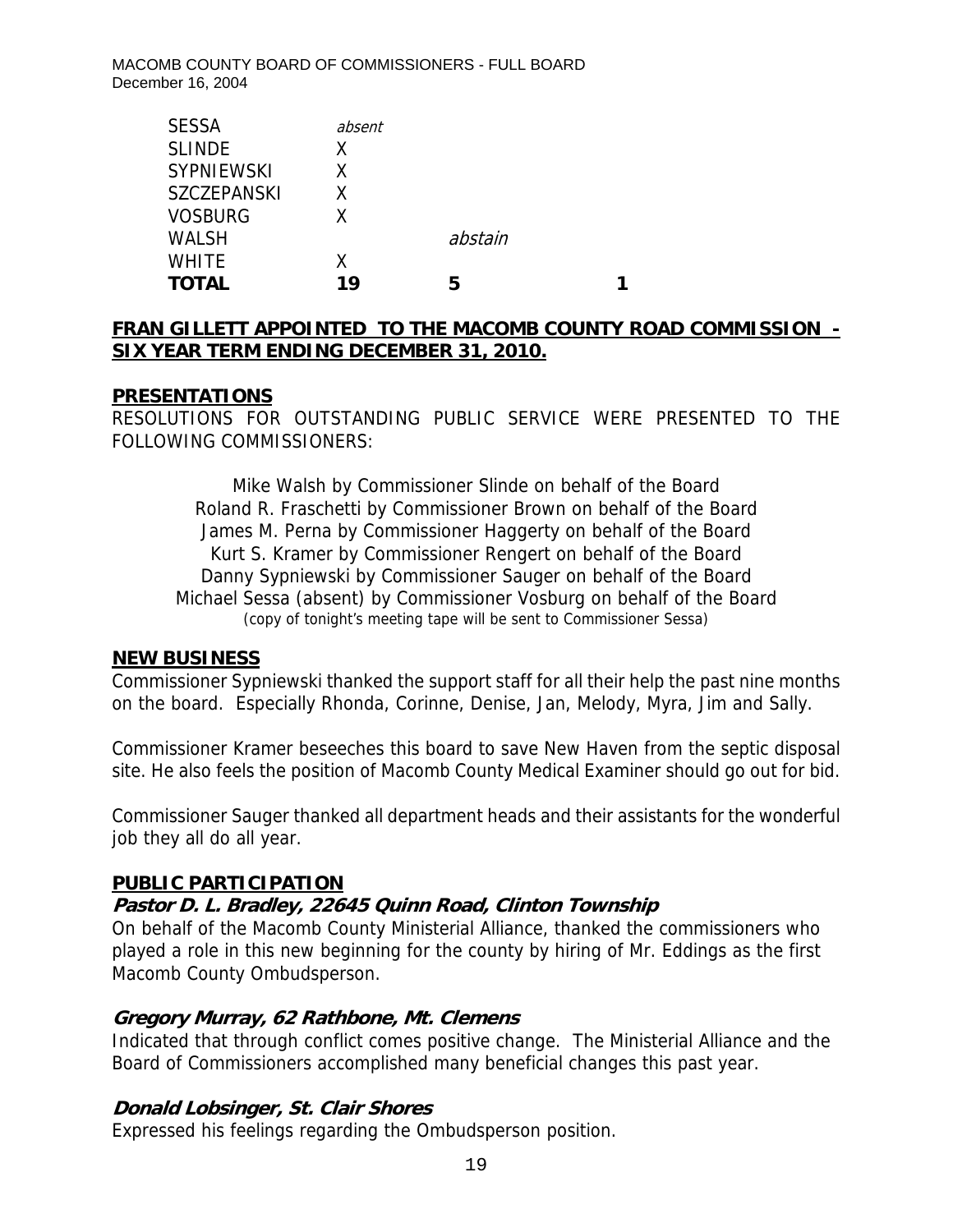### **Ruthie Stevenson, 69 Beyne Street, Mt. Clemens & President, Macomb County NAACP**

Hopes after this year and the accomplishments made things in Macomb County will be a lot better and make everyone in this county equal citizens.

### **James Goldwater, 19346 Brandt, Roseville**

Feel the board should seek and consider more than one application for any appointment to a board or commission.

# **Lieutenant Daniel Heythaler, Macomb County Sheriff Department**

Informed everyone Lieutenant William Donovan will be replacing him as head of security beginning January 1, 2005. He recalled his past year experiences in this position and thanked everyone for their kindness.

## **Louise Bertolini, 23621 Straiger Drive, Clinton Township**

Thanked the Board of Commissioners for all they have done and expressed her appreciation.

## **Dorothy Upshaw, 60 Diehl, Mt. Clemems**

Congratulated Fran Gillett on her reappointment to the Road Commission and thanked the board for her appointment to the Library Board.

## **ROLL CALL ATTENDANCE**

| Danny Sypniewski        | District 1  |
|-------------------------|-------------|
| Marvin Sauger           | District 2  |
| Phillip A. DiMaria      | District 3  |
| Mike Walsh              | District 4  |
| Susan L. Doherty        | District 5  |
| Joan Flynn              | District 6  |
| Sue Rocca               | District 7  |
| Diana J. Kolakowski     | District 8  |
| Robert Mijac            | District 9  |
| Philis DeSaele          | District 10 |
| Ed Szczepanski          | District 11 |
| Peter J. Lund           | District 12 |
| Don Brown               | District 13 |
| Kurt S. Kramer          | District 14 |
| Keith Rengert           | District 15 |
| William J. Revoir       | District 16 |
| Bobby L. Hill           | District 17 |
| James M. Perna          | District 19 |
| Nancy M. White          | District 20 |
| Leonard Haggerty        | District 21 |
| <b>Elizabeth Slinde</b> | District 22 |
| Roland R. Fraschetti    | District 23 |
| Peggy Kennard           | District 24 |